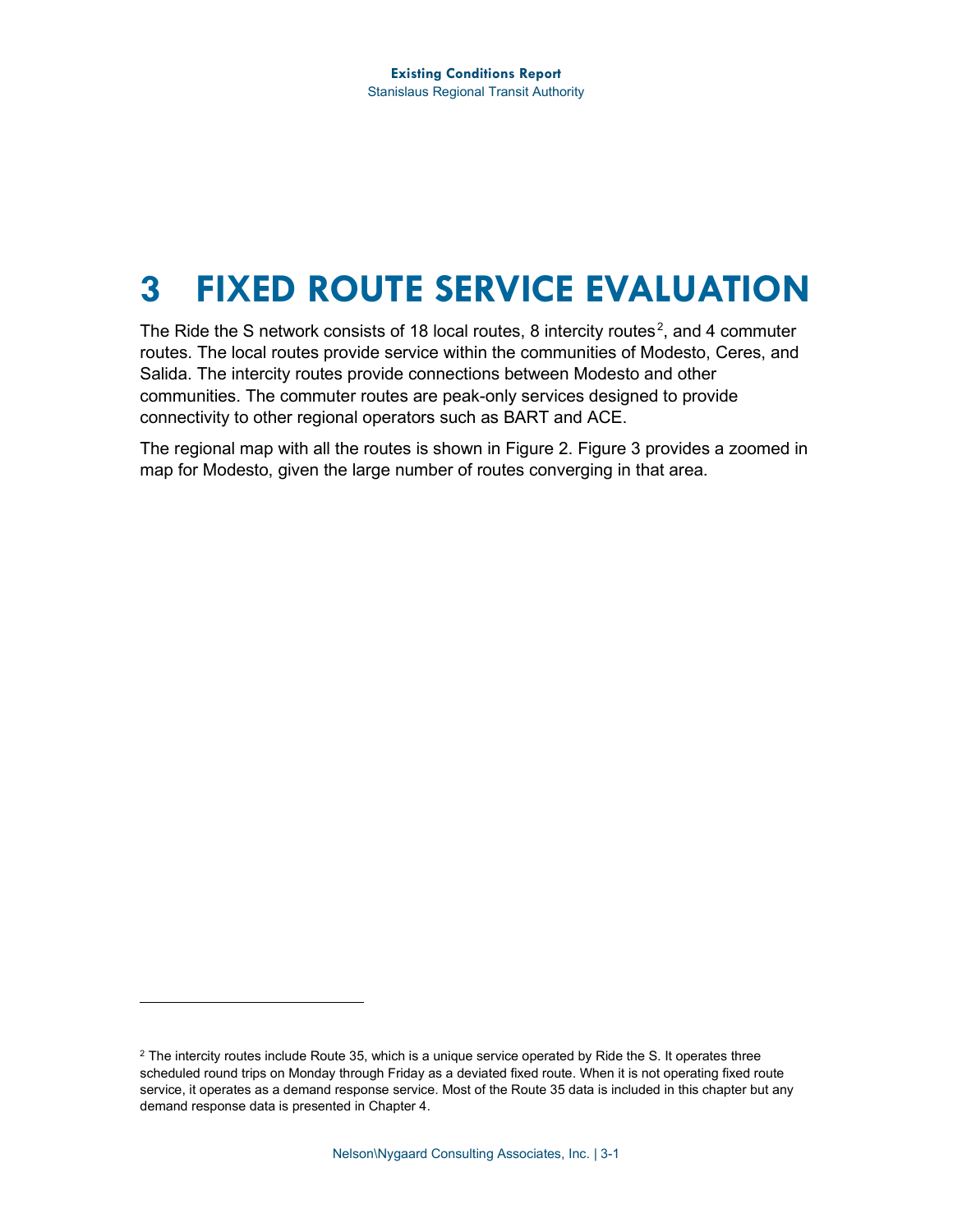

<span id="page-1-0"></span>**Figure 2 Fixed Route Network, 2021**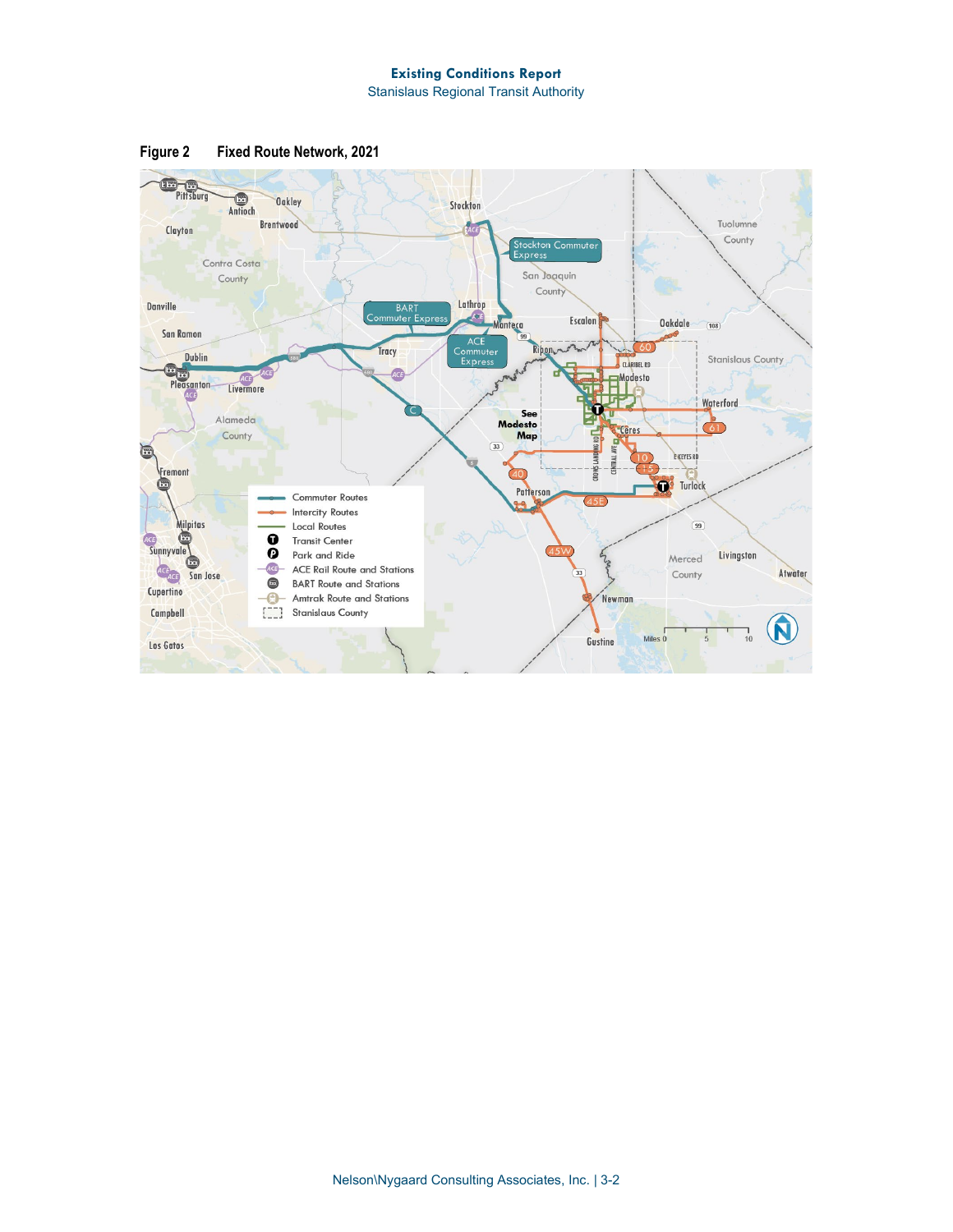

<span id="page-2-0"></span>**Figure 3 Fixed Routes in Modesto, Weekdays**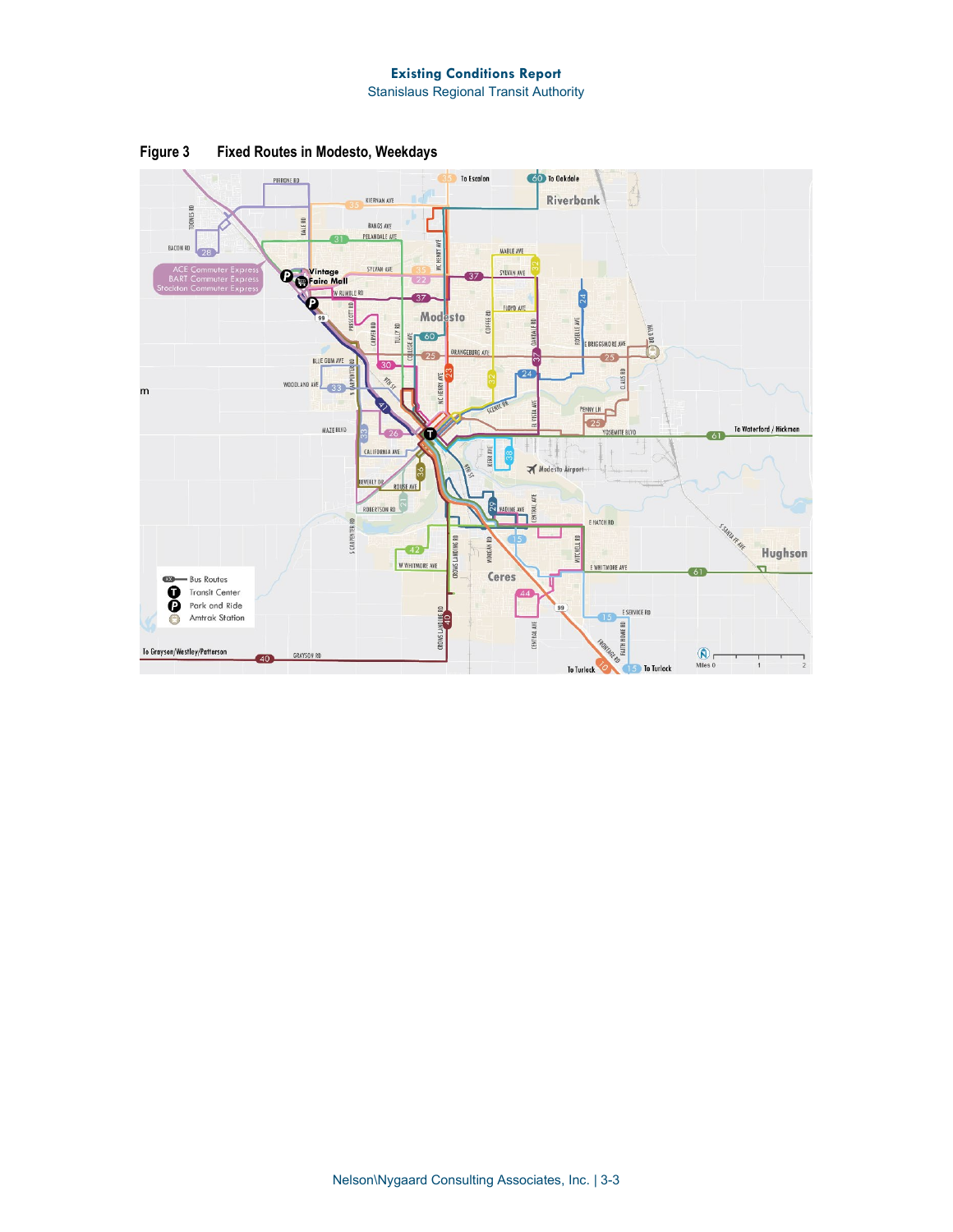## **SERVICE CHARACTERISTICS**

## **Level of Service**

Average daily revenue hours for the system are highest on weekdays (779.6) followed by Saturdays at 393.8. Sundays see the least service with an average of 157.6 daily revenue hours. [Figure 4](#page-3-0) shows revenue hours, revenue miles, and operating costs for FY 2020/2021.

|                                       | <b>MAX</b>   | <b>StaRT</b> |
|---------------------------------------|--------------|--------------|
| <b>Annual Revenue</b><br><b>Hours</b> | 192,965      | 44,242       |
| <b>Annual Revenue</b><br>Miles        | 2,228,854    | 849,426      |
| <b>Annual Operating</b><br>Costs      | \$20,683,018 | \$3,293,683  |

<span id="page-3-0"></span>**Figure 4 FY 2020/2021 Summary of Fixed Route System Operating Characteristics**

Source: Ride the S, State Controller Reports

## **Span of Service and Frequency**

Ride the S operates seven days a week between 3:40 AM and 11:20 PM on weekdays, 6:15 AM and 10:30 PM on Saturdays, and 8:45 AM and 8:45 PM on Sundays. [Figure 5](#page-4-0) through [Figure 10](#page-9-0) show the span of service and frequency for each group of routes (local, intercity, and commuter) for weekdays, Saturdays, and Sundays.

Out of the 30 routes in the system, 9 routes operate only on weekdays, 6 operate Monday - Saturday, and the remaining 15 operate seven days a week. Weekdays are when routes have the most frequent and longest hours of service. On weekends, the service often starts later and comes less frequently.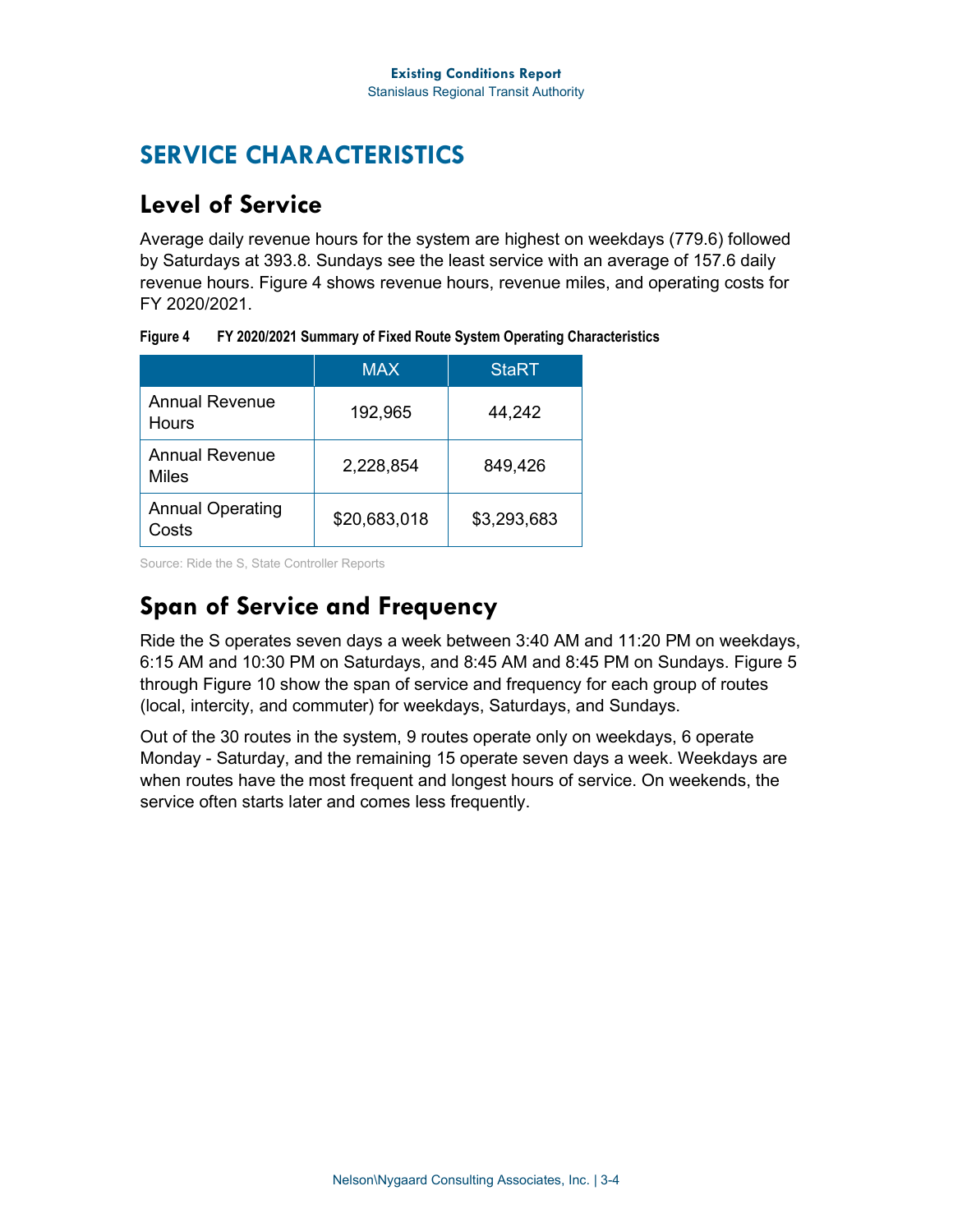Stanislaus Regional Transit Authority

## **Figure 5 Local Route Service Span and Frequency, Weekdays**

<span id="page-4-0"></span>

|              |            | Early |   |   |   |   | <b>Morning</b> |    |    | <b>Afternoon</b> |   |   |   |   | <b>Evening</b> |   |   |   | <b>Night</b> |          |
|--------------|------------|-------|---|---|---|---|----------------|----|----|------------------|---|---|---|---|----------------|---|---|---|--------------|----------|
| <b>Route</b> | $3\quad 4$ | 5     | 6 | 7 | 8 | 9 | 10             | 11 | 12 | 1                | 2 | з | 4 | 5 | 6              | 7 | 8 | 9 |              | 10 11 12 |
| Route 21     |            |       |   |   |   |   |                |    |    |                  |   |   |   |   |                |   |   |   |              |          |
| Route 22     |            |       |   |   |   |   |                |    |    |                  |   |   |   |   |                |   |   |   |              |          |
| Route 23     |            |       |   |   |   |   |                |    |    |                  |   |   |   |   |                |   |   |   |              |          |
| Route 24     |            |       |   |   |   |   |                |    |    |                  |   |   |   |   |                |   |   |   |              |          |
| Route 25     |            |       |   |   |   |   |                |    |    |                  |   |   |   |   |                |   |   |   |              |          |
| Route 26     |            |       |   |   |   |   |                |    |    |                  |   |   |   |   |                |   |   |   |              |          |
| Route 28     |            |       |   |   |   |   |                |    |    |                  |   |   |   |   |                |   |   |   |              |          |
| Route 29     |            |       |   |   |   |   |                |    |    |                  |   |   |   |   |                |   |   |   |              |          |
| Route 30     |            |       |   |   |   |   |                |    |    |                  |   |   |   |   |                |   |   |   |              |          |
| Route 31     |            |       |   |   |   |   |                |    |    |                  |   |   |   |   |                |   |   |   |              |          |
| Route 32     |            |       |   |   |   |   |                |    |    |                  |   |   |   |   |                |   |   |   |              |          |
| Route 33     |            |       |   |   |   |   |                |    |    |                  |   |   |   |   |                |   |   |   |              |          |
| Route 36     |            |       |   |   |   |   |                |    |    |                  |   |   |   |   |                |   |   |   |              |          |
| Route 37     |            |       |   |   |   |   |                |    |    |                  |   |   |   |   |                |   |   |   |              |          |
| Route 38     |            |       |   |   |   |   |                |    |    |                  |   |   |   |   |                |   |   |   |              |          |
| Route 41     |            |       |   |   |   |   |                |    |    |                  |   |   |   |   |                |   |   |   |              |          |
| Route 42     |            |       |   |   |   |   |                |    |    |                  |   |   |   |   |                |   |   |   |              |          |
| Route 44     |            |       |   |   |   |   |                |    |    |                  |   |   |   |   |                |   |   |   |              |          |
|              |            |       |   |   |   |   |                |    |    |                  |   |   |   |   |                |   |   |   |              |          |

## **Route Frequency**

| 15 mins |  | 30 mins 60 mins 75 to 119 mins Limited Trips |  |
|---------|--|----------------------------------------------|--|
|         |  |                                              |  |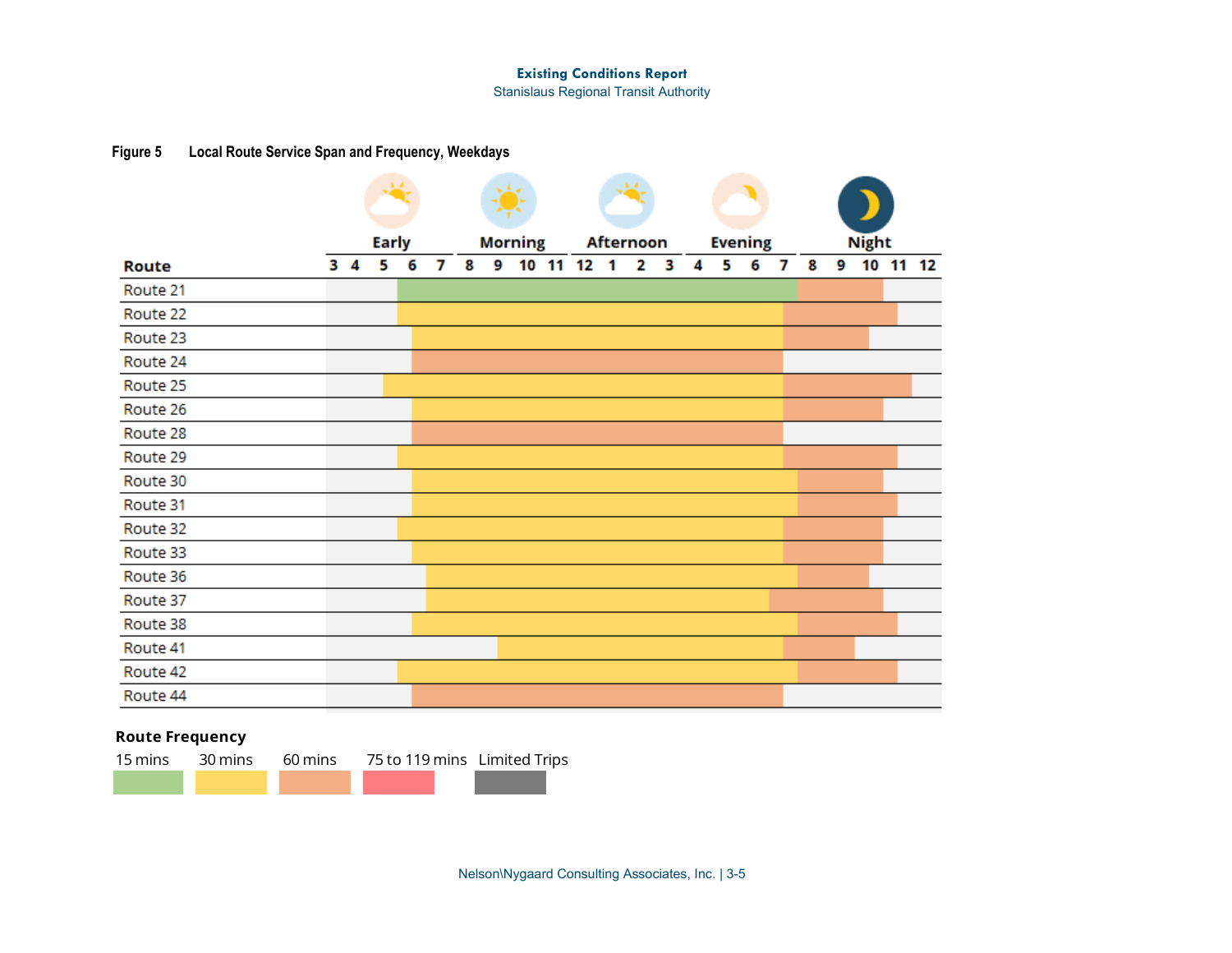Stanislaus Regional Transit Authority

## **Figure 6 Local Routes Span and Frequency, Saturday**

| <b>Route</b> | $3\quad 4$ | <b>Early</b><br>5 | 6 | 7 | 8 | 9 | <b>Morning</b><br>10 11 | 12 | 1 | <b>Afternoon</b><br>2 | 3 | 4 | <b>Evening</b><br>5 | 6 | 7 | 8 | <b>Night</b><br>9 10 11 12 |  |
|--------------|------------|-------------------|---|---|---|---|-------------------------|----|---|-----------------------|---|---|---------------------|---|---|---|----------------------------|--|
| Route 21     |            |                   |   |   |   |   |                         |    |   |                       |   |   |                     |   |   |   |                            |  |
| Route 22     |            |                   |   |   |   |   |                         |    |   |                       |   |   |                     |   |   |   |                            |  |
| Route 23     |            |                   |   |   |   |   |                         |    |   |                       |   |   |                     |   |   |   |                            |  |
| Route 24     |            |                   |   |   |   |   |                         |    |   |                       |   |   |                     |   |   |   |                            |  |
| Route 25     |            |                   |   |   |   |   |                         |    |   |                       |   |   |                     |   |   |   |                            |  |
| Route 26     |            |                   |   |   |   |   |                         |    |   |                       |   |   |                     |   |   |   |                            |  |
| Route 28     |            |                   |   |   |   |   |                         |    |   |                       |   |   |                     |   |   |   |                            |  |
| Route 29     |            |                   |   |   |   |   |                         |    |   |                       |   |   |                     |   |   |   |                            |  |
| Route 30     |            |                   |   |   |   |   |                         |    |   |                       |   |   |                     |   |   |   |                            |  |
| Route 31     |            |                   |   |   |   |   |                         |    |   |                       |   |   |                     |   |   |   |                            |  |
| Route 32     |            |                   |   |   |   |   |                         |    |   |                       |   |   |                     |   |   |   |                            |  |
| Route 33     |            |                   |   |   |   |   |                         |    |   |                       |   |   |                     |   |   |   |                            |  |
| Route 35     |            |                   |   |   |   |   |                         |    |   |                       |   |   |                     |   |   |   |                            |  |
| Route 36     |            |                   |   |   |   |   |                         |    |   |                       |   |   |                     |   |   |   |                            |  |
| Route 37     |            |                   |   |   |   |   |                         |    |   |                       |   |   |                     |   |   |   |                            |  |
| Route 38     |            |                   |   |   |   |   |                         |    |   |                       |   |   |                     |   |   |   |                            |  |
| Route 41     |            |                   |   |   |   |   |                         |    |   |                       |   |   |                     |   |   |   |                            |  |
| Route 42     |            |                   |   |   |   |   |                         |    |   |                       |   |   |                     |   |   |   |                            |  |
| Route 44     |            |                   |   |   |   |   |                         |    |   |                       |   |   |                     |   |   |   |                            |  |

## **Route Frequency**

| 15 mins |  | 30 mins 60 mins 75 to 119 mins Limited Trips |  |
|---------|--|----------------------------------------------|--|
|         |  |                                              |  |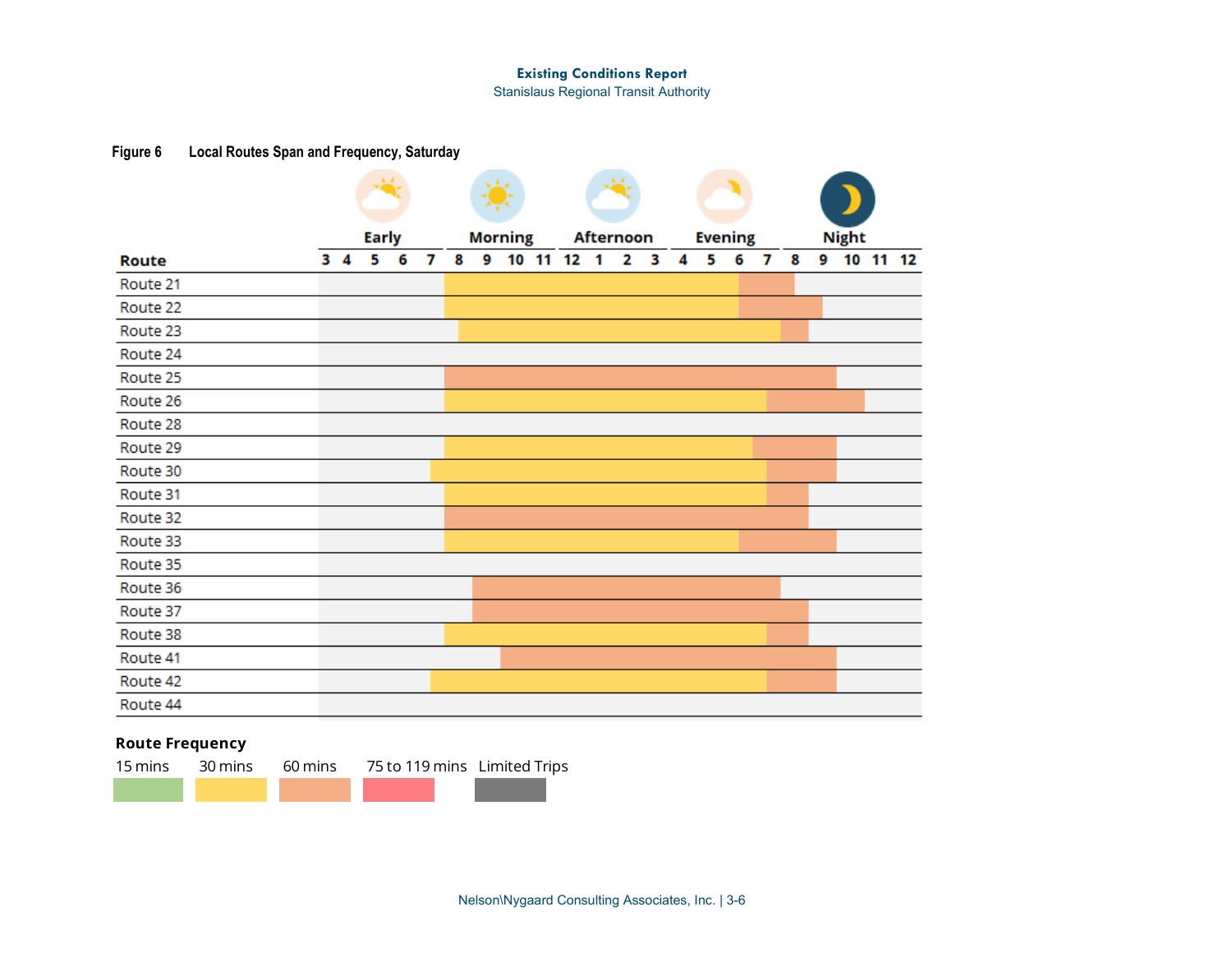Stanislaus Regional Transit Authority

## **Figure 7 Local Routes Span and Frequency, Sunday**

|                          |   | <b>Early</b> |   |   |   |   | <b>Morning</b> | -1 | <b>Afternoon</b> | 3 |   |   | <b>Evening</b> |   |   |   | <b>Night</b> |          |  |
|--------------------------|---|--------------|---|---|---|---|----------------|----|------------------|---|---|---|----------------|---|---|---|--------------|----------|--|
| <b>Route</b><br>Route 21 | 4 | 5            | 6 | 7 | 8 | 9 | 10 11 12       |    | 2                |   | 4 | 5 | 6              | 7 | 8 | 9 |              | 10 11 12 |  |
|                          |   |              |   |   |   |   |                |    |                  |   |   |   |                |   |   |   |              |          |  |
| Route 22                 |   |              |   |   |   |   |                |    |                  |   |   |   |                |   |   |   |              |          |  |
| Route 23                 |   |              |   |   |   |   |                |    |                  |   |   |   |                |   |   |   |              |          |  |
| Route 24                 |   |              |   |   |   |   |                |    |                  |   |   |   |                |   |   |   |              |          |  |
| Route 25                 |   |              |   |   |   |   |                |    |                  |   |   |   |                |   |   |   |              |          |  |
| Route 26                 |   |              |   |   |   |   |                |    |                  |   |   |   |                |   |   |   |              |          |  |
| Route 28                 |   |              |   |   |   |   |                |    |                  |   |   |   |                |   |   |   |              |          |  |
| Route 29                 |   |              |   |   |   |   |                |    |                  |   |   |   |                |   |   |   |              |          |  |
| Route 30                 |   |              |   |   |   |   |                |    |                  |   |   |   |                |   |   |   |              |          |  |
| Route 31                 |   |              |   |   |   |   |                |    |                  |   |   |   |                |   |   |   |              |          |  |
| Route 32                 |   |              |   |   |   |   |                |    |                  |   |   |   |                |   |   |   |              |          |  |
| Route 33                 |   |              |   |   |   |   |                |    |                  |   |   |   |                |   |   |   |              |          |  |
| Route 35                 |   |              |   |   |   |   |                |    |                  |   |   |   |                |   |   |   |              |          |  |
| Route 36                 |   |              |   |   |   |   |                |    |                  |   |   |   |                |   |   |   |              |          |  |
| Route 37                 |   |              |   |   |   |   |                |    |                  |   |   |   |                |   |   |   |              |          |  |
| Route 38                 |   |              |   |   |   |   |                |    |                  |   |   |   |                |   |   |   |              |          |  |
| Route 41                 |   |              |   |   |   |   |                |    |                  |   |   |   |                |   |   |   |              |          |  |
| Route 42                 |   |              |   |   |   |   |                |    |                  |   |   |   |                |   |   |   |              |          |  |
| Route 44                 |   |              |   |   |   |   |                |    |                  |   |   |   |                |   |   |   |              |          |  |

## **Route Frequency**

15 mins 30 mins 60 mins 75 to 119 mins Limited Trips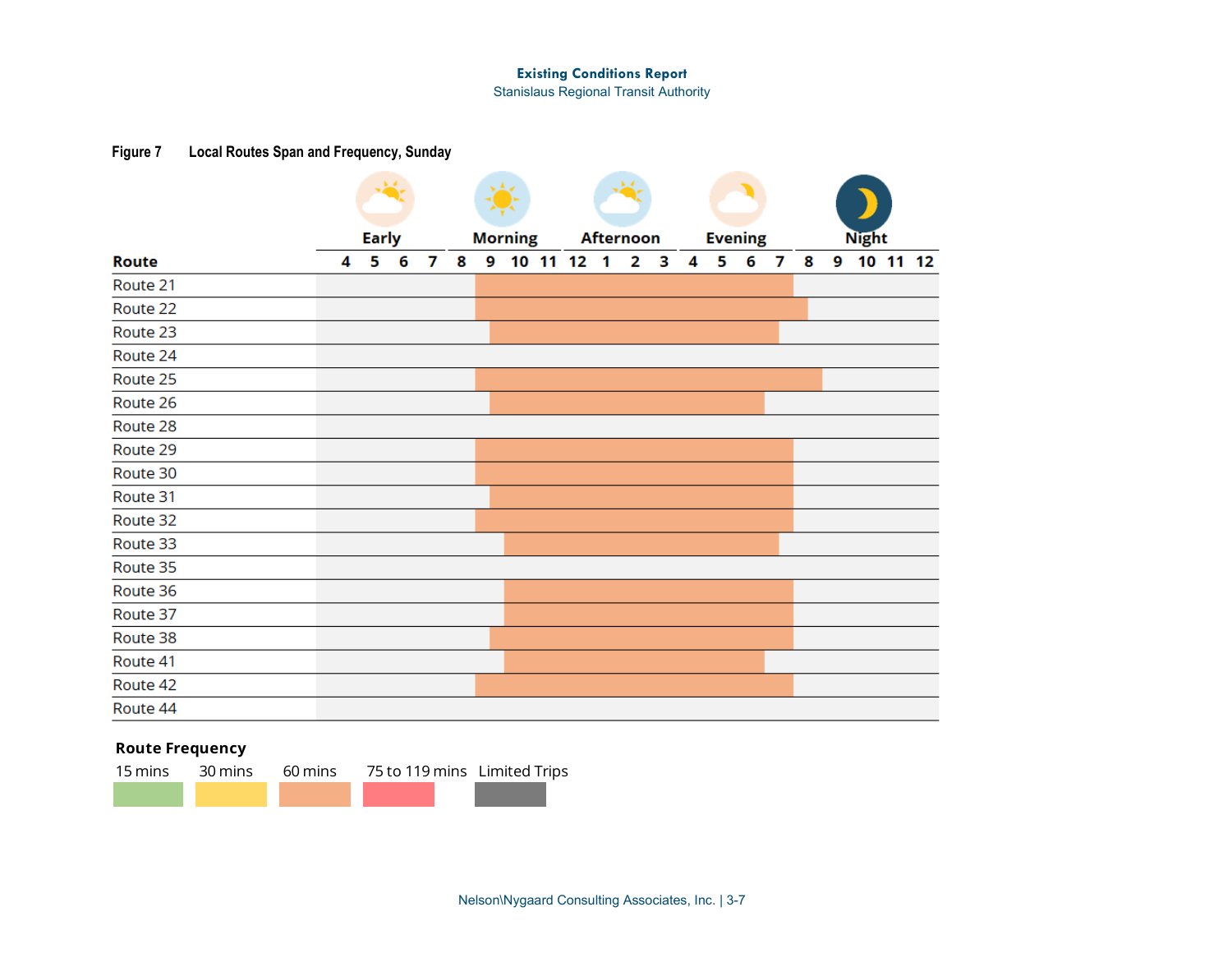Stanislaus Regional Transit Authority

## **Figure 8 Intercity Routes Span of Service and Frequency, Weekday**

|                                                         |  |       |  |   | Ň,             |    |    |                  |  |                |  |  |              |       |
|---------------------------------------------------------|--|-------|--|---|----------------|----|----|------------------|--|----------------|--|--|--------------|-------|
|                                                         |  | Early |  |   | <b>Morning</b> |    |    | <b>Afternoon</b> |  | <b>Evening</b> |  |  | <b>Night</b> |       |
| Route                                                   |  |       |  | 8 | 9              | 10 | 12 |                  |  |                |  |  | 10           | 11 12 |
| Route 10 Modesto – Turlock                              |  |       |  |   |                |    |    |                  |  |                |  |  |              |       |
| Route 15 Modesto - Ceres - Keyes - Turlock              |  |       |  |   |                |    |    |                  |  |                |  |  |              |       |
| Route 35 - Escalon Transit                              |  |       |  |   |                |    |    |                  |  |                |  |  |              |       |
| Route 40 Modesto - Grayson - Westley - Patterson        |  |       |  |   |                |    |    |                  |  |                |  |  |              |       |
| Route 45E Patterson/Turlock                             |  |       |  |   |                |    |    |                  |  |                |  |  |              |       |
| Route 45W Gustine - Newman - Crows landing - Patterson  |  |       |  |   |                |    |    |                  |  |                |  |  |              |       |
| Route 60 Modesto - Riverbank - Oakdale                  |  |       |  |   |                |    |    |                  |  |                |  |  |              |       |
| Route 61 Modesto-Empire-Waterford-Hickman-Hughson-Ceres |  |       |  |   |                |    |    |                  |  |                |  |  |              |       |

## **Route Frequency**

15 mins 30 mins 60 mins 75 to 119 mins Limited Trips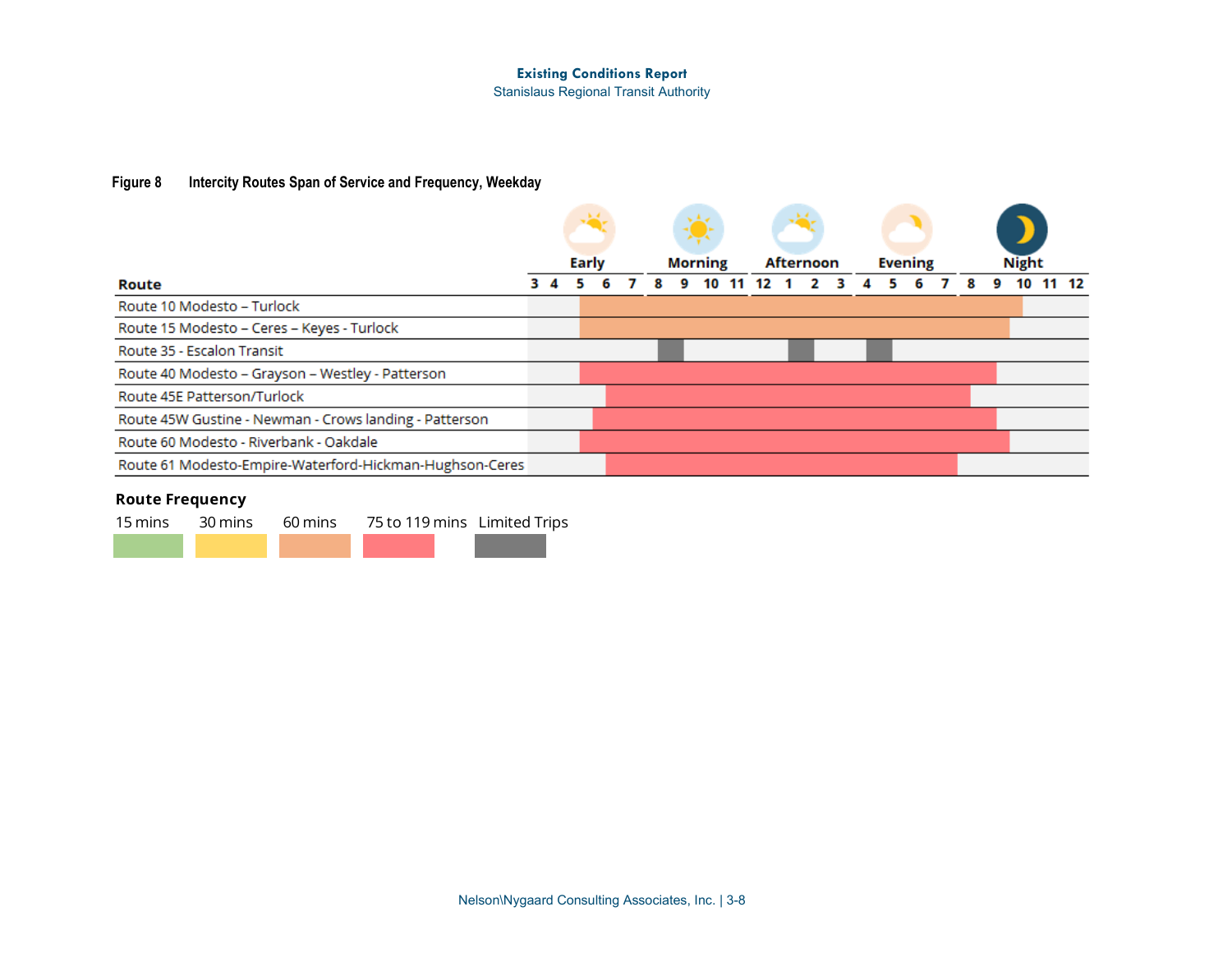Stanislaus Regional Transit Authority

## **Figure 9 Intercity Routes Span and Frequency, Saturday**

|                                                         |  | Early |  |   | <b>Morning</b> |    | Afternoon |  |  | <b>Evening</b> |  |   | <b>Night</b> |       |  |
|---------------------------------------------------------|--|-------|--|---|----------------|----|-----------|--|--|----------------|--|---|--------------|-------|--|
| Route                                                   |  | 5     |  | 9 | 10             | 12 |           |  |  | 6              |  | g | 10           | 11 12 |  |
| Route 10 Modesto – Turlock                              |  |       |  |   |                |    |           |  |  |                |  |   |              |       |  |
| Route 15 Modesto - Ceres - Keyes - Turlock              |  |       |  |   |                |    |           |  |  |                |  |   |              |       |  |
| Route 35 - Escalon Transit                              |  |       |  |   |                |    |           |  |  |                |  |   |              |       |  |
| Route 40 Modesto - Grayson - Westley - Patterson        |  |       |  |   |                |    |           |  |  |                |  |   |              |       |  |
| Route 45E Patterson/Turlock                             |  |       |  |   |                |    |           |  |  |                |  |   |              |       |  |
| Route 45W Gustine - Newman - Crows landing - Patterson  |  |       |  |   |                |    |           |  |  |                |  |   |              |       |  |
| Route 60 Modesto - Riverbank - Oakdale                  |  |       |  |   |                |    |           |  |  |                |  |   |              |       |  |
| Route 61 Modesto-Empire-Waterford-Hickman-Hughson-Ceres |  |       |  |   |                |    |           |  |  |                |  |   |              |       |  |

## **Route Frequency**

|  | 15 mins 30 mins 60 mins 75 to 119 mins Limited Trips |  |
|--|------------------------------------------------------|--|
|  |                                                      |  |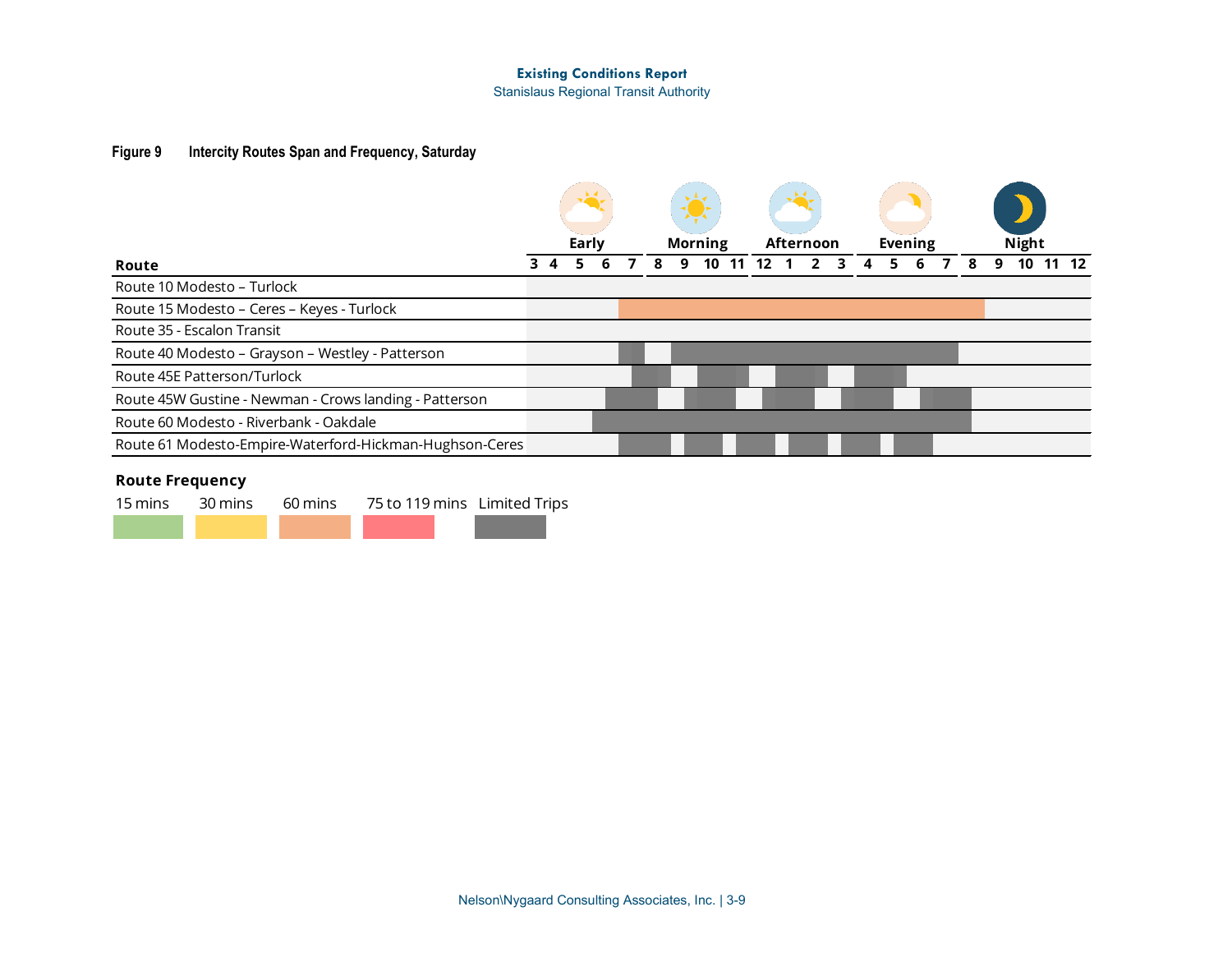Stanislaus Regional Transit Authority

## **Figure 10 Commuter Routes Span and Frequency, Weekday**

|                                  |  | Early |   |   |   | <b>Morning</b> |            | Afternoon |                |   | <b>Evening</b> |   |   |   | <b>Night</b> |           |
|----------------------------------|--|-------|---|---|---|----------------|------------|-----------|----------------|---|----------------|---|---|---|--------------|-----------|
| Route                            |  |       | 6 | 8 | 9 |                | 10 11 12 1 |           | 2 <sub>3</sub> | 4 | 5              | 6 | 8 | 9 | 10           | $11 \t12$ |
| Route C                          |  |       |   |   |   |                |            |           |                |   |                |   |   |   |              |           |
| <b>ACE Commuter Express</b>      |  |       |   |   |   |                |            |           |                |   |                |   |   |   |              |           |
| <b>BART Commuter Express</b>     |  |       |   |   |   |                |            |           |                |   |                |   |   |   |              |           |
| <b>Stockton Commuter Express</b> |  |       |   |   |   |                |            |           |                |   |                |   |   |   |              |           |

## **Route Frequency**

<span id="page-9-0"></span>

|  | 15 mins 30 mins 60 mins 75 to 119 mins Limited Trips |  |
|--|------------------------------------------------------|--|
|  |                                                      |  |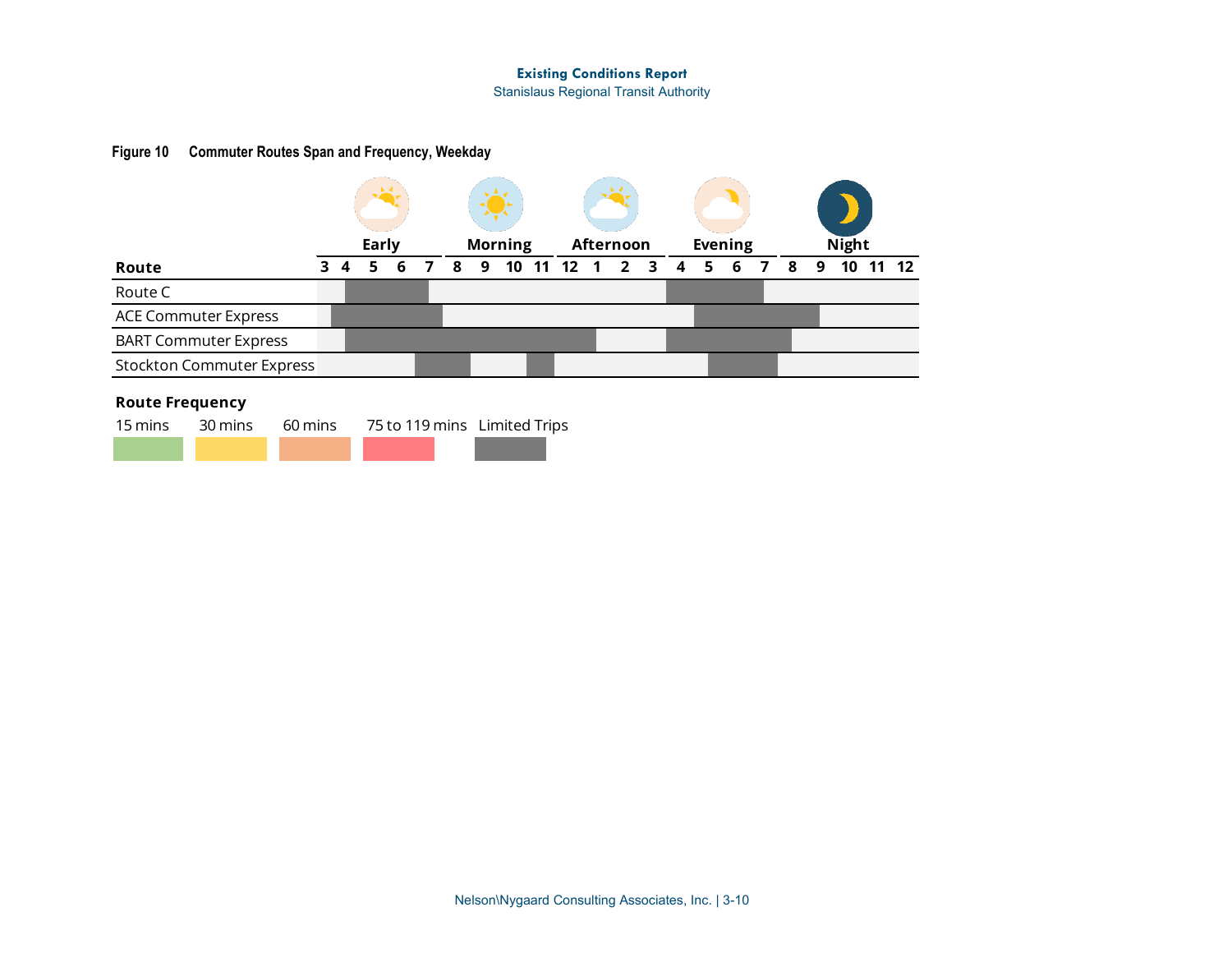## **PERFORMANCE**

COVID-19 impacted the use of transit across the country. This analysis used pre-COVID data (before March 2020), and during COVID data (August and September 2021) for comparison purposes. It should be noted that the pre-COVID data was before the establishment of Ride the S and includes references to the legacy systems MAX and StaRT. Data between March 2020 and August 2021 was not used because of the constantly changing travel patterns caused by the pandemic.

## **Annual Ridership**

[Figure 11](#page-10-0) shows the pre-pandemic annual ridership. With over 2 million boardings in FY 2017/2018, MAX attracted the bulk of the ridership pre-COVID. Since this data was taken, MAX, CAT, and StaRT have been combined into a single, new agency: Ride the S.



<span id="page-10-0"></span>

Source: Transit Efficiency and Innovation Study, 2019

[Figure 12](#page-11-0) to [Figure 14](#page-12-0) provide a breakdown of during COVID ridership by route for the local, intercity, and commuter route groups.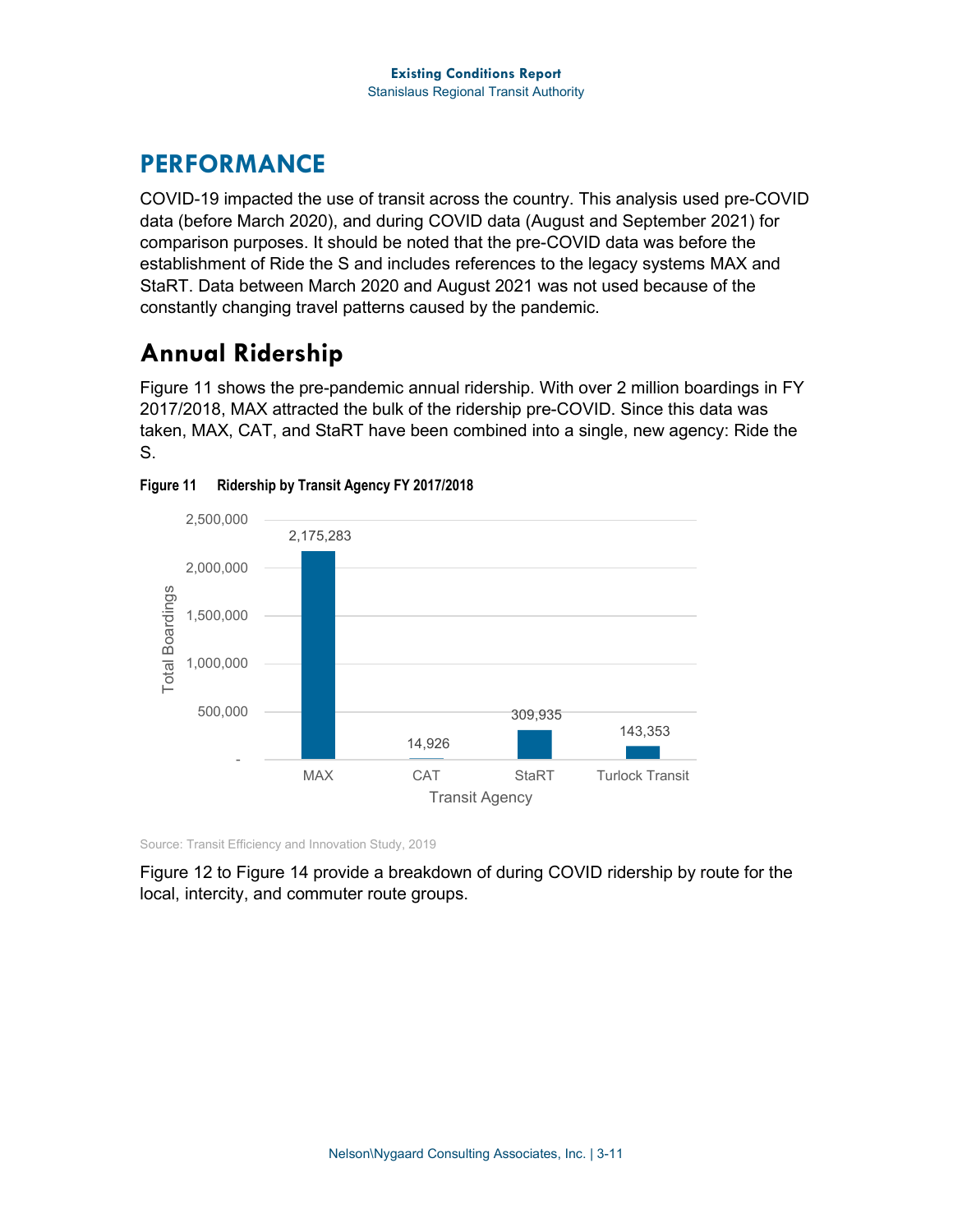Stanislaus Regional Transit Authority



<span id="page-11-0"></span>**Figure 12 FY 2021 Annual Ridership: Local Routes**

Source: Ride the S



**Figure 13 FY 2021 Annual Ridership: Intercity Routes**

Source: Ride the S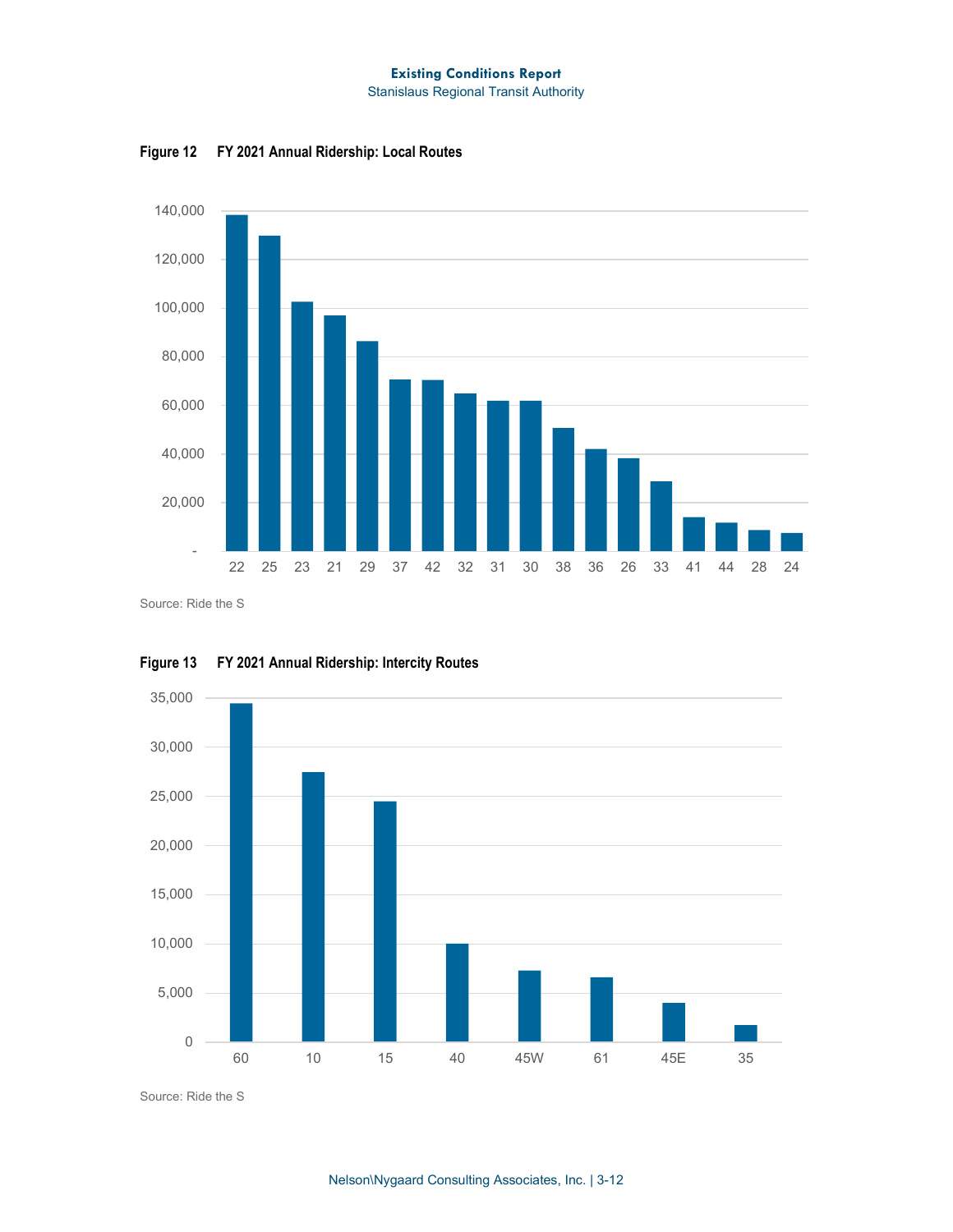#### **Existing Conditions Report** Stanislaus Regional Transit Authority



<span id="page-12-0"></span>**Figure 14 FY 2021 Annual Ridership: Commuter Routes**

Source: Ride the S

## **Ridership by Time of Day**

Examining ridership by time of day is useful in identifying the periods when transit service is being utilized (see [Figure 15\)](#page-12-1). On weekdays, ridership in the system peaks around 2 PM. On weekends, ridership is generally stable between the hours of 8 AM and 6 PM.

<span id="page-12-1"></span>**Figure 15 Systemwide Ridership by Time of Day and Week**

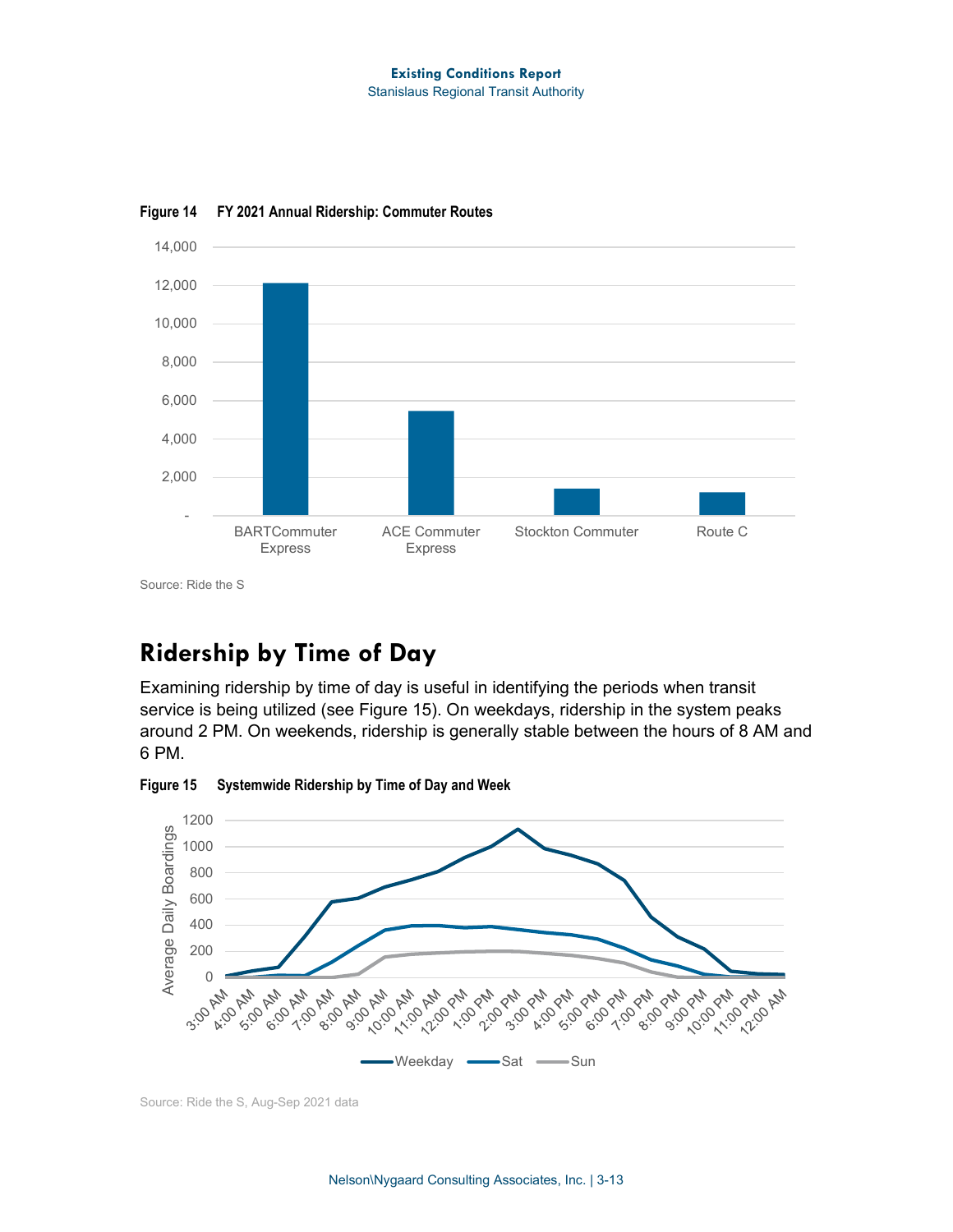## **Reliability**

Reliability, or having buses arrive on-time, is an important operating practice. Ride the S measures on-time performance for all routes by comparing timepoints on the schedule with the actual time the bus departs. A bus is considered on-time if it departs up to one minute before and five minutes after the scheduled time. Buses that depart earlier or later than that window are not considered on-time.

Ride the S does not currently have a systemwide reliability target. An outcome of this study will be to determine what an appropriate target would be.

[Figure 16](#page-13-0) through [Figure 18](#page-14-0) break down the on-time performance for local, intercity, and commuter routes. The results show generally good on-time performance. There are some noticeable differences between weekday, Saturday, and Sunday for the local and intercity routes that could warrant further examination. For the commuter routes, while 62% on-time is low, the early departures could arguably be added to the on-time percentage because most of these early departures presumably occur at drop off-only stops at the end of the route.



<span id="page-13-0"></span>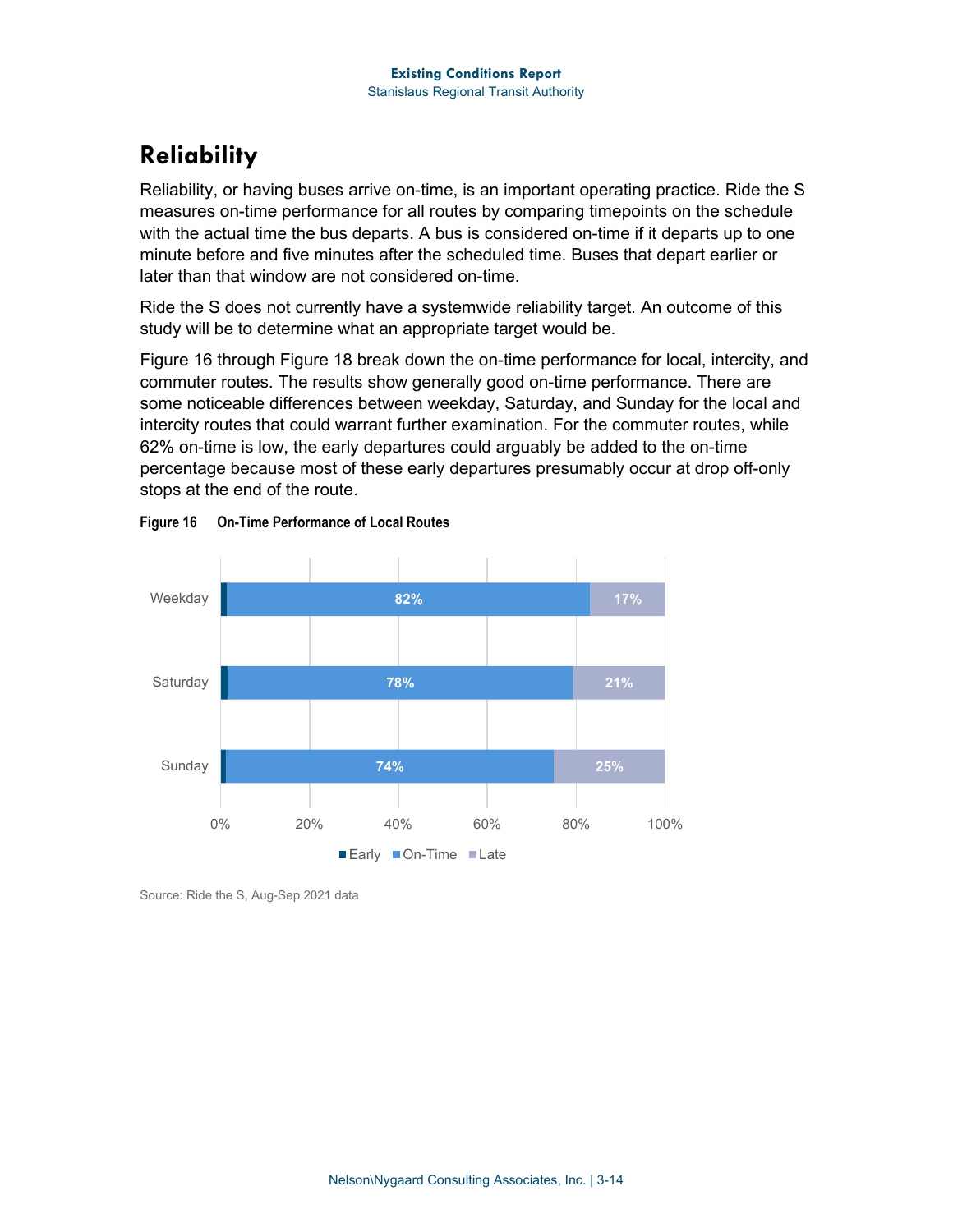Stanislaus Regional Transit Authority

**Figure 17 On-Time Performance of Intercity Routes**



Source: Ride the S, Aug-Sep 2021 data

<span id="page-14-0"></span>



Source: Ride the S, Aug-Sep 2021 data

On-time performance by route is shown in [Figure 19](#page-15-0) to [Figure 24,](#page-18-0) broken down by weekdays, Saturdays, and Sundays. The next phase of this project will examine this data further to identify possible causes for delays and opportunities for improvement.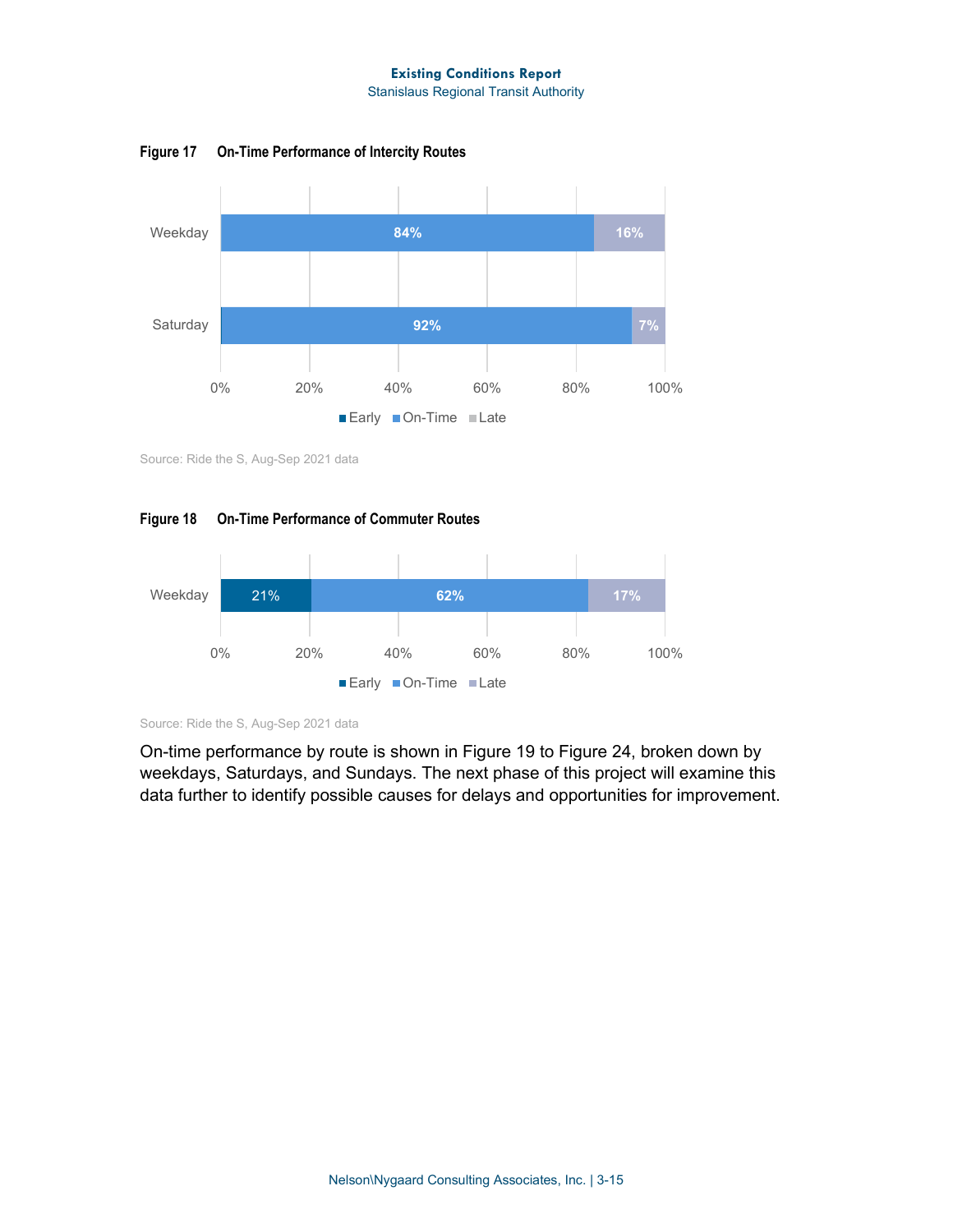

<span id="page-15-0"></span>**Figure 19 On-Time Performance for Local Routes by Weekday**

Source: Ride the S, Aug-Sep 2021 data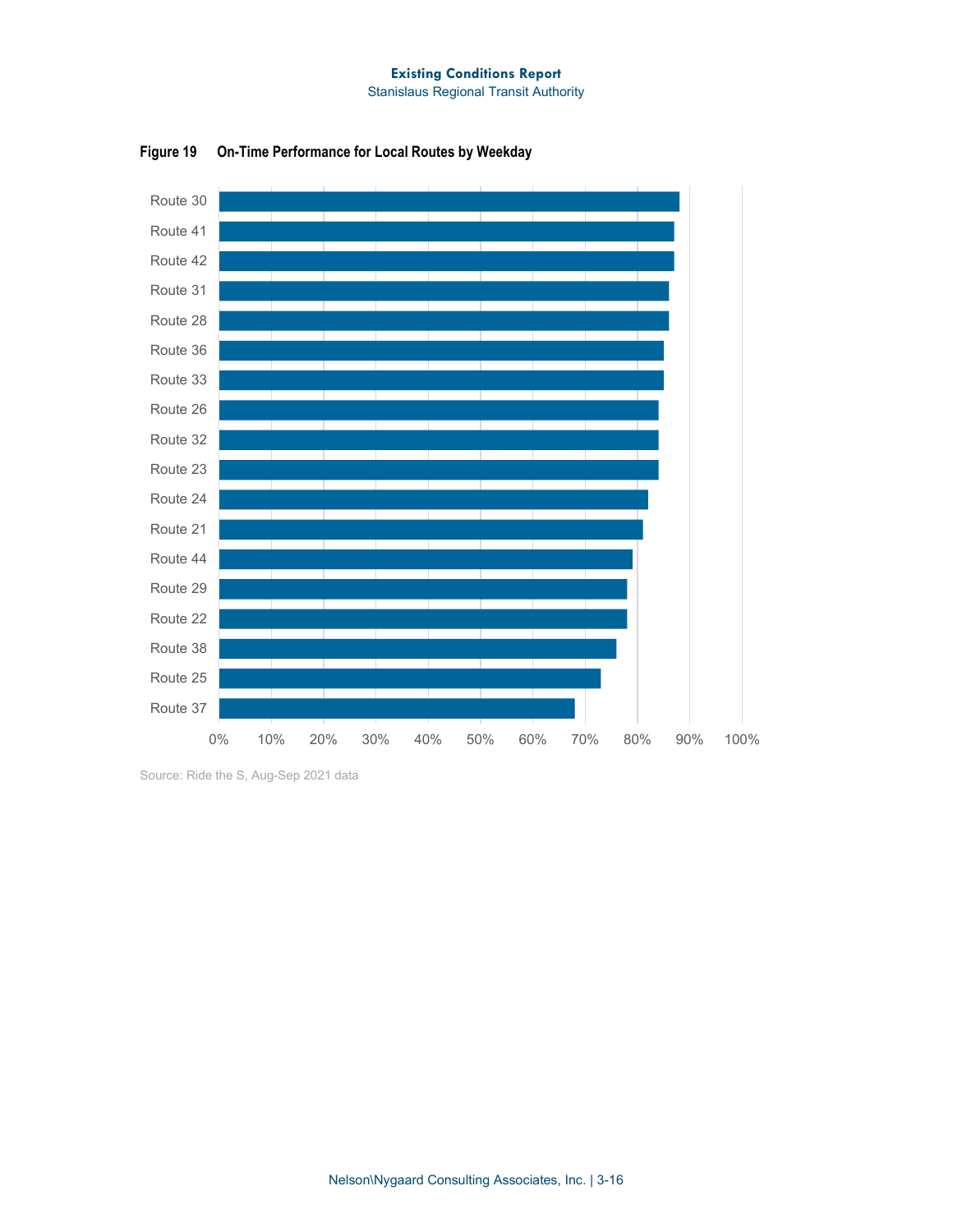

**Figure 20 On-Time Performance for Local Routes by Saturday**

Source: Ride the S, Aug-Sep 2021 data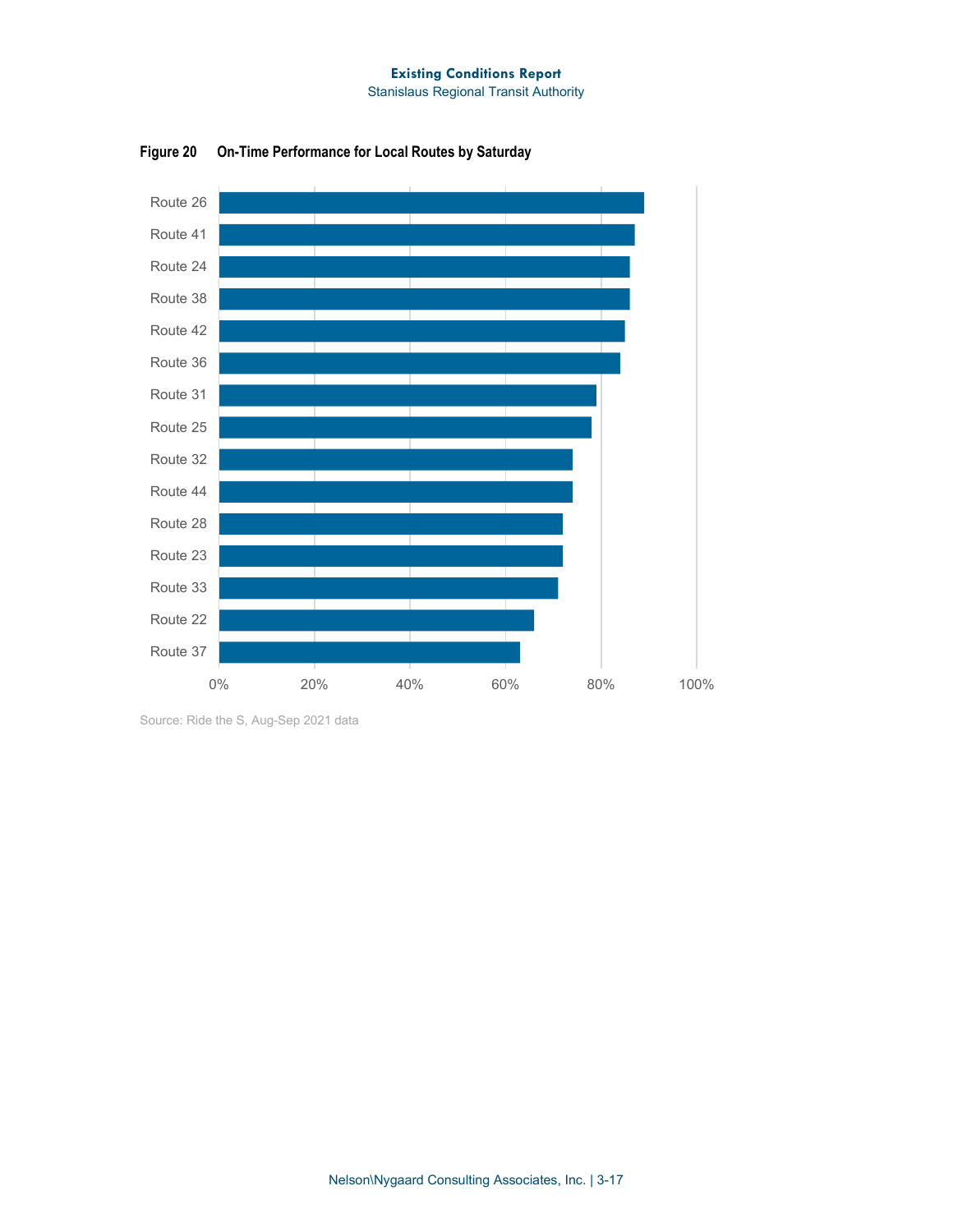

**Figure 21 On-Time Performance for Local Routes by Sunday**

Source: Ride the S, Aug-Sep 2021 data



**Figure 22 On-Time Performance for Intercity Routes by Weekdays**

Source: Ride the S, Aug-Sep 2021 data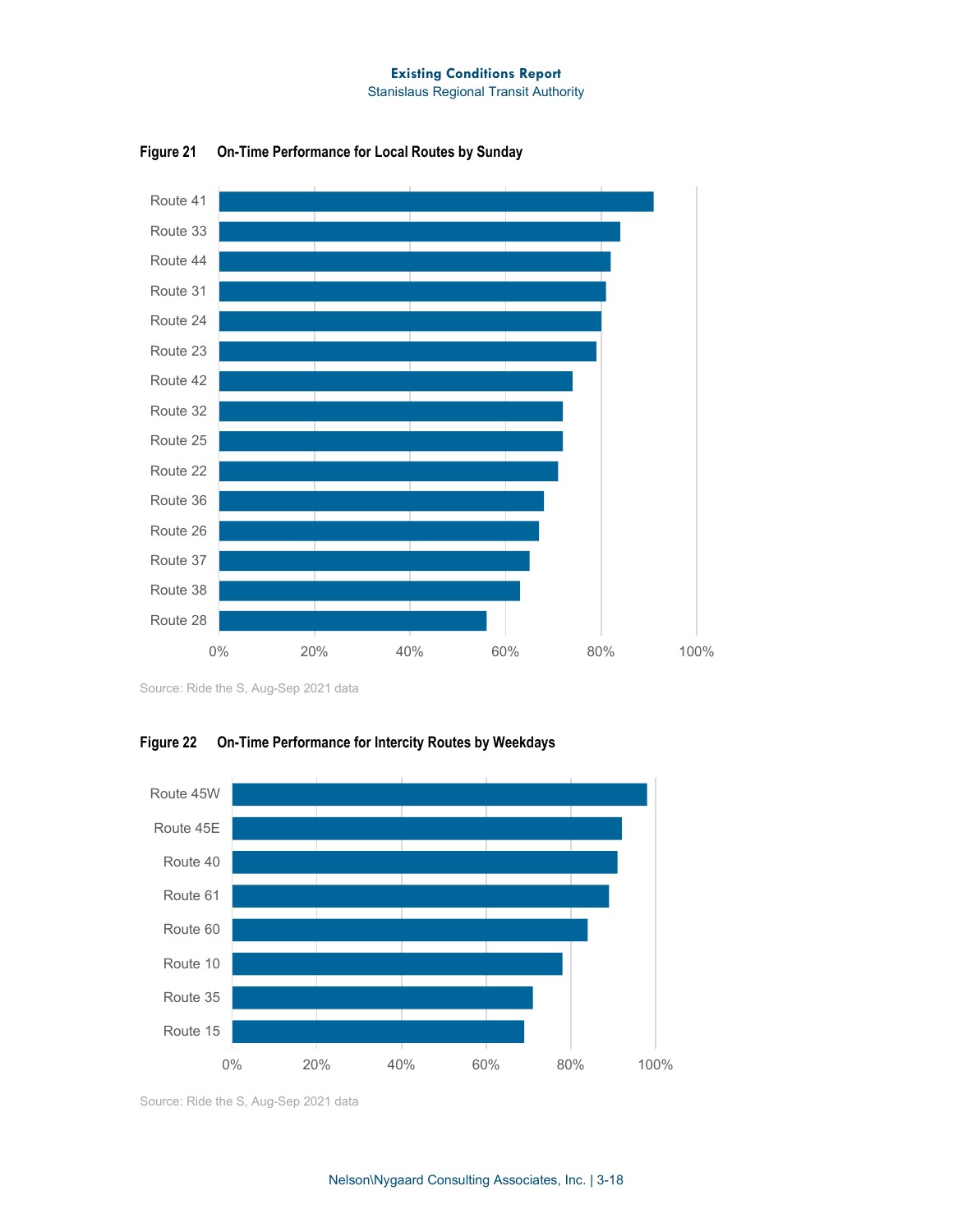Stanislaus Regional Transit Authority



**Figure 23 On-Time Performance for Intercity Routes by Saturdays**

Source: Ride the S, Aug-Sep 2021 data



### <span id="page-18-0"></span>**Figure 24 On-Time Performance for Commuter Routes by Weekdays**

Note: Commuter routes do not operate on Saturdays and Sundays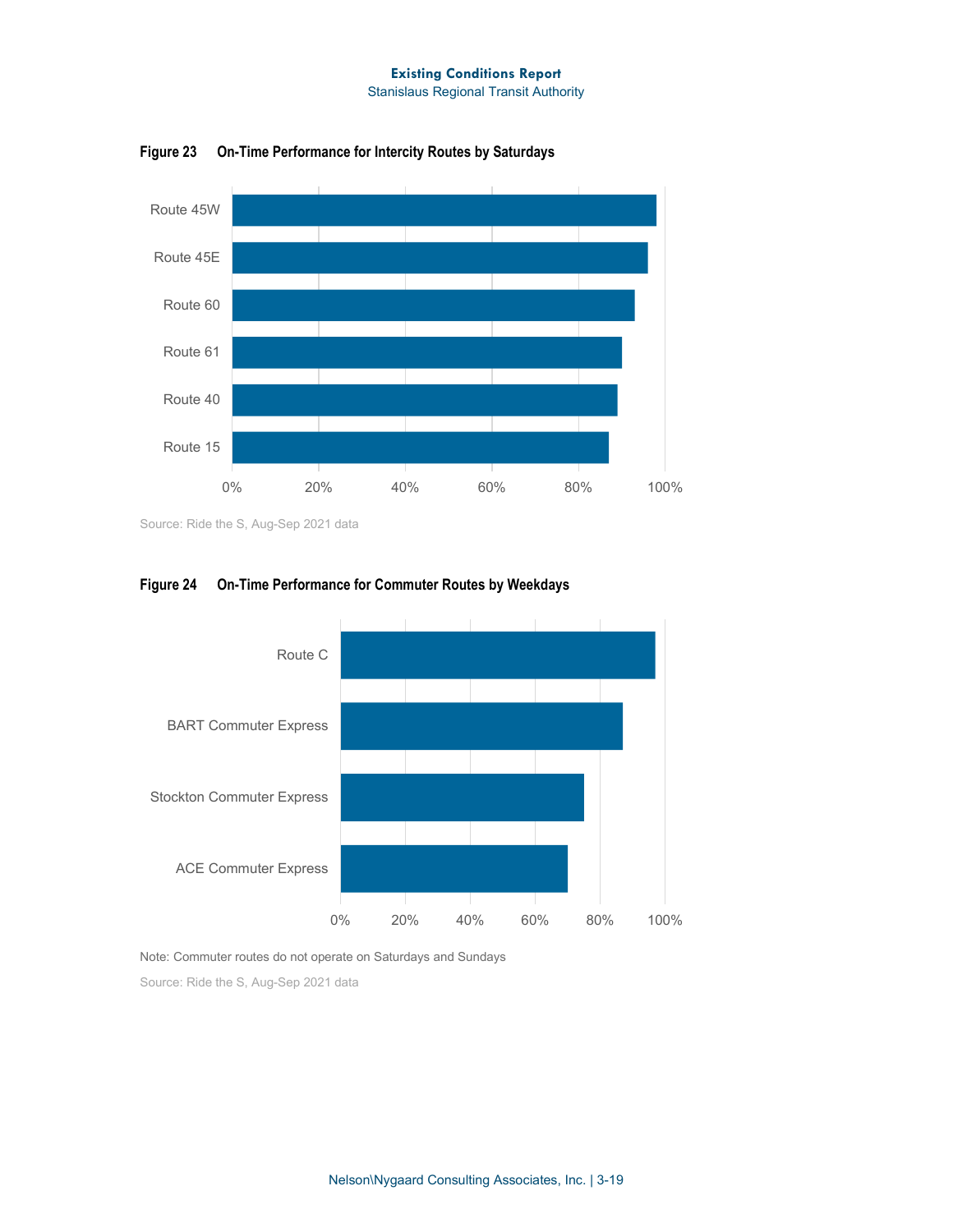## **PRODUCTIVITY**

This section details the productivity metrics examined for the Ride the S fixed route system. Route scheduling efficiency, and ridership by day, trip, and hour, are presented in the following sections.

## **Route Efficiency**

Efficiently deploying existing vehicles and drivers is a key component to a successful Comprehensive Operations Analysis. One way to examine efficiency is by looking at how trips are scheduled. Before diving into the analysis, below are some key definitions:

- **Running time** is the time it takes for a bus to go from the first stop to the last stop on a trip.
- **Recovery time** is the scheduled time between trips at the end of the route to allow for operator breaks and to provide a buffer so that a late arriving trip does not causes cascading late departures on a route for the rest of the day.
- **Cycle time** is the time it takes for a bus to go from the first stop to the last stop and back to the first, including the recovery time.

Although there are exceptions, recovery times generally should be around 10% of the total cycle time. Very short routes may not need recovery on each trip, while routes in areas with greater variability throughout the day may need more time.

**Interlining** is a scheduling technique used when cycle times are not efficient.

As an example, if a route has a cycle time of 30 minutes and the bus is scheduled to come every 30 minutes, there is a need for one bus. But if the route has a cycle time of 35 minutes, the route will require two buses, and there would be a lot of down time between trips for each bus. Interlining allows one bus to be scheduled in conjunction with another route, so that the vehicle is not sitting out of service for a long period of time.

While efficient utilization of resources could be handled with scheduling software programs, it is only one tool in the toolkit. Talking to drivers about where they feel they must rush to stay on schedule or drive slower to not be early can provide information that a scheduling program could not know. On-time performance can also offer clues.

Routes with excessive recovery time are candidates for interlining with other routes, while cycle times with too little recovery are candidates for modification. Ride the S interlines various routes depending on day of the week, as shown in [Figure 25.](#page-20-0)

Weekday cycle times are shown in [Figure 26.](#page-20-1) Recovery as a percentage of total cycle time is shown in [Figure 27.](#page-21-0) This table excludes routes that do not have trips with regular cycle times, such as Route 35 and the commuter routes.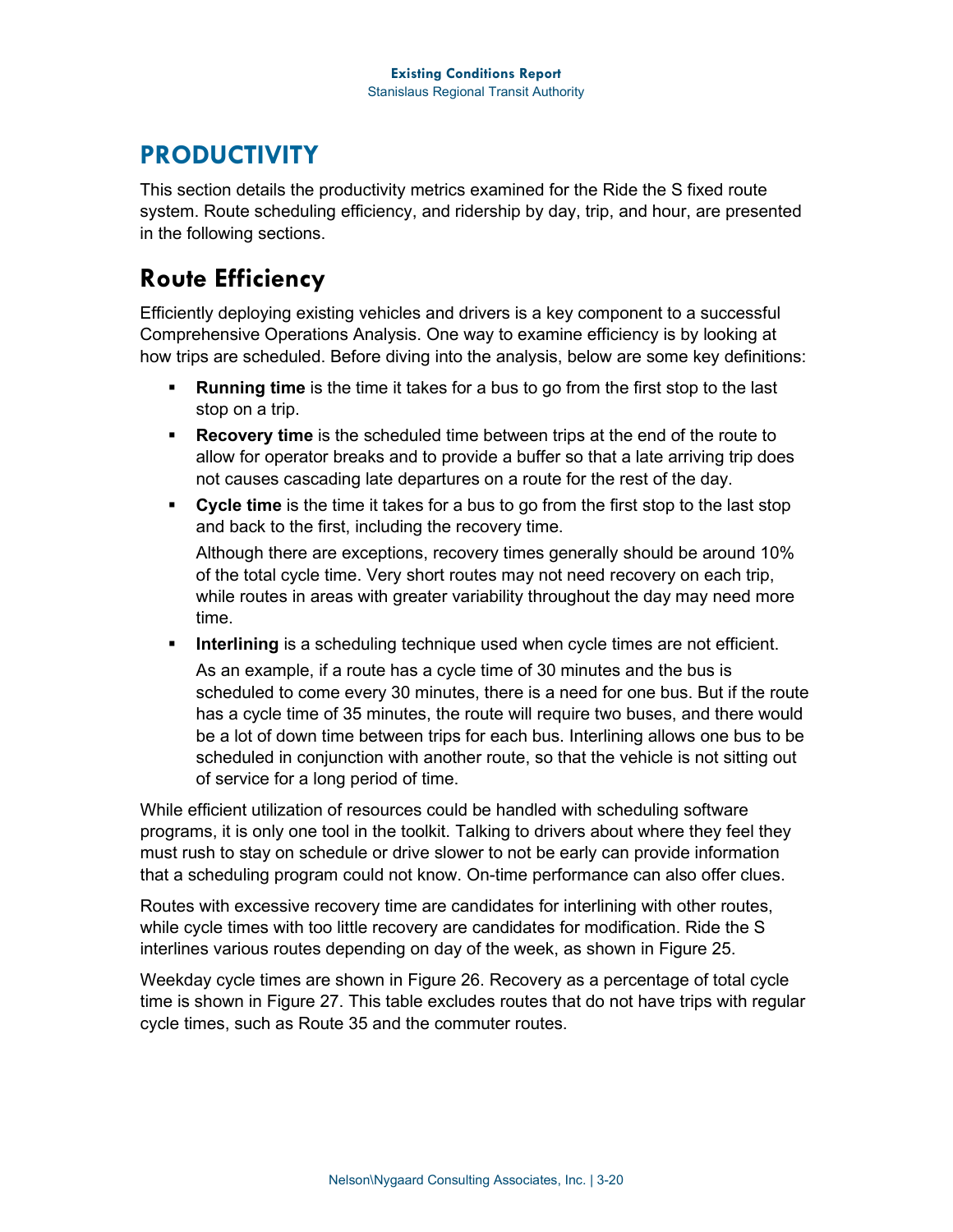The analysis shows four routes have over 30% recovery time built into their schedules and another five routes have 5% or less recovery time built into their schedules. [Figure](#page-21-1)  [28](#page-21-1) shows the peak vehicle requirements associated with the scheduled cycle time, assuming buses do not interline.

| Weekday                 | <b>Saturday</b>                                   | <b>Sunday</b>    |
|-------------------------|---------------------------------------------------|------------------|
| Routes 26 and 33        | Routes 21, 25, and 38                             | Routes 22 and 38 |
| Routes 28 and 31        | Routes 22 and 32                                  |                  |
| Routes 30 and 32        | Routes 30 and 33                                  |                  |
| Routes 38 and 41        | Routes 26 and 41                                  |                  |
| Routes 40, 45E, and 45W | Routes 29 and 36 (one block is<br>not interlined) |                  |

### <span id="page-20-0"></span>**Figure 25 Interlined Routes by Day of the Week**

Source: Transdev March 2022 Runcut



### <span id="page-20-1"></span>**Figure 26 Weekday Cycle Times**

#### Source: Current published schedules as of 1/19/22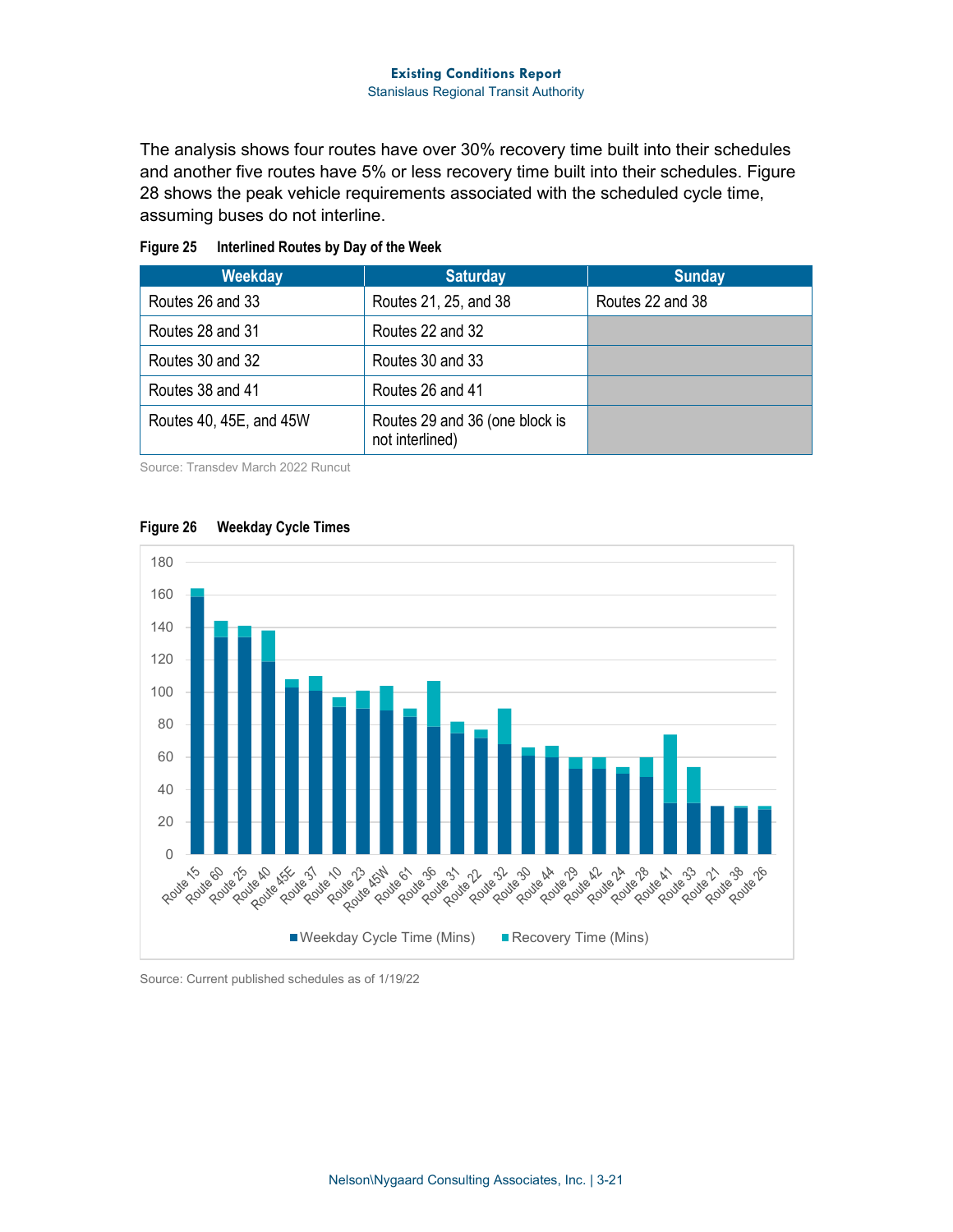Stanislaus Regional Transit Authority

### <span id="page-21-0"></span>**Figure 27 Weekday Recovery Time**

| Route     | % Recovery to<br><b>Cycle Time</b> |  |  |
|-----------|------------------------------------|--|--|
| Route 41  | 131%                               |  |  |
| Route 33  | 69%                                |  |  |
| Route 36  | 35%                                |  |  |
| Route 32  | 32%                                |  |  |
| Route 28  | 25%                                |  |  |
| Route 45W | 17%                                |  |  |
| Route 40  | 16%                                |  |  |
| Route 29  | 13%                                |  |  |
| Route 42  | 13%                                |  |  |
| Route 23  | 12%                                |  |  |
| Route 44  | 12%                                |  |  |
| Route 31  | 9%                                 |  |  |
| Route 37  | 9%                                 |  |  |
| Route 30  | 8%                                 |  |  |

| <b>Route</b> | % Recovery to<br><b>Cycle Time</b> |  |  |
|--------------|------------------------------------|--|--|
| Route 24     | 8%                                 |  |  |
| Route 60     | 7%                                 |  |  |
| Route 26     | 7%                                 |  |  |
| Route 22     | 7%                                 |  |  |
| Route 10     | 7%                                 |  |  |
| Route 61     | 6%                                 |  |  |
| Route 25     | 5%                                 |  |  |
| Route 45E    | 5%                                 |  |  |
| Route 38     | 3%                                 |  |  |
| Route 15     | 3%                                 |  |  |
| Route 21     | 0%                                 |  |  |

Note: Route 35 and the commuter routes are not included.

Source: Current published schedules as of 1/19/22

## <span id="page-21-1"></span>**Figure 28 Weekday Peak Vehicle Requirements**

|          | <b>Peak Vehicle Requirement</b> |           | <b>Peak Vehicle Requirement</b> |
|----------|---------------------------------|-----------|---------------------------------|
| Route 10 |                                 | Route 33  | 2 (Interlined with Route 26)    |
| Route 15 | 3                               | Route 35  |                                 |
| Route 21 | 3                               | Route 36  |                                 |
| Route 22 | 3                               | Route 37  | 4                               |
| Route 23 | 3                               | Route 38  | 2                               |
| Route 24 |                                 | Route 40  | 2                               |
| Route 25 | 5                               | Route 41  | $\overline{2}$                  |
| Route 26 | 2 (Interlined with Route 33)    | Route 42  | 2                               |
| Route 28 |                                 | Route 44  |                                 |
| Route 29 | $\overline{2}$                  | Route 45E | $\mathfrak{p}$                  |
| Route 30 | 2 (Interlined with Route 32)    | Route 45W |                                 |
| Route 31 | 3                               | Route 60  | 2                               |
| Route 32 | 2 (Interlined with Route 30)    | Route 61  |                                 |

Source: Ride the S, Current driver run cuts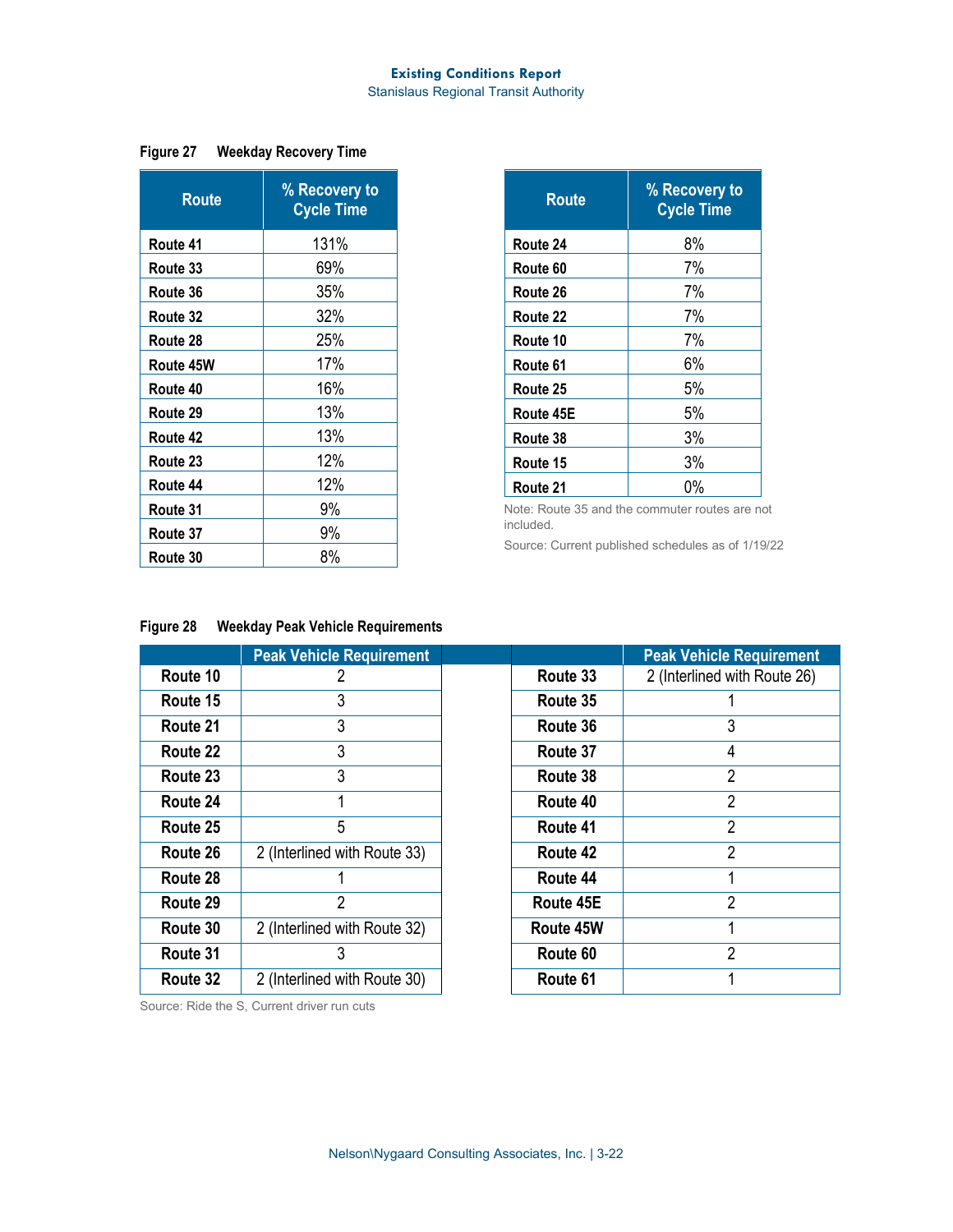## **Average Boardings by Day**

Average weekday ridership by stop for routes serving the Modesto area are shown in [Figure 29.](#page-22-0) As can be seen, the McHenry Avenue corridor has the strongest ridership demand in Modesto.



<span id="page-22-0"></span>

Source: Ride the S, Aug-Sep 2021 data

Ridership by route was also examined for each of the different groups: local, intercity, and commuter routes. [Figure 30](#page-23-0) shows the average daily boardings for the local routes. The data shows a very large variation between routes with high and low ridership. Some of the lower ridership routes (Routes 24, 28, and 44) carry less passengers than some intercity routes, indicating there may be opportunities for improvement.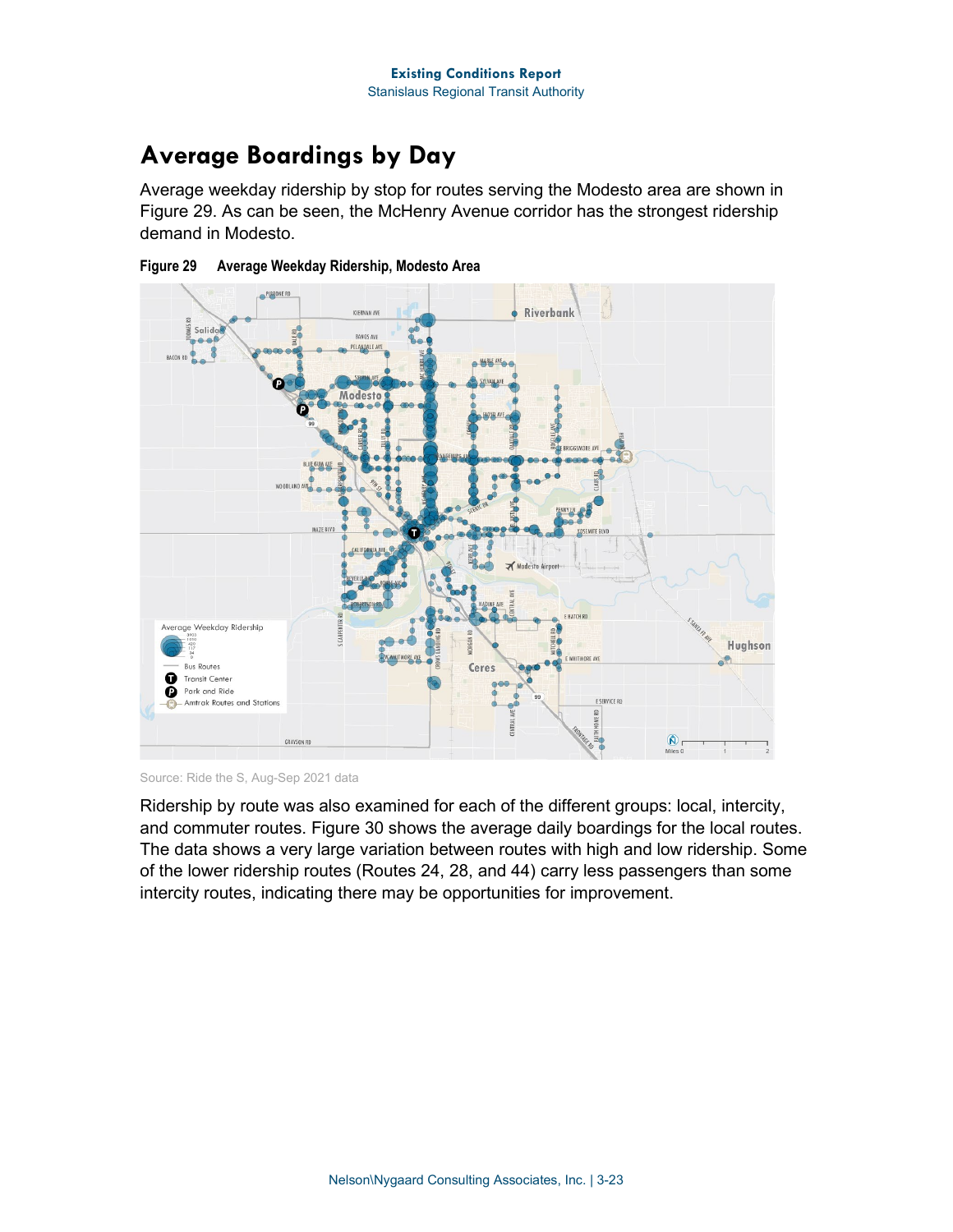#### **Existing Conditions Report** Stanislaus Regional Transit Authority

<span id="page-23-0"></span>

## **Figure 30 Average Daily Boardings: Local Routes**

Note: Routes 24, 28, and 44 do not operate on Saturdays and Sundays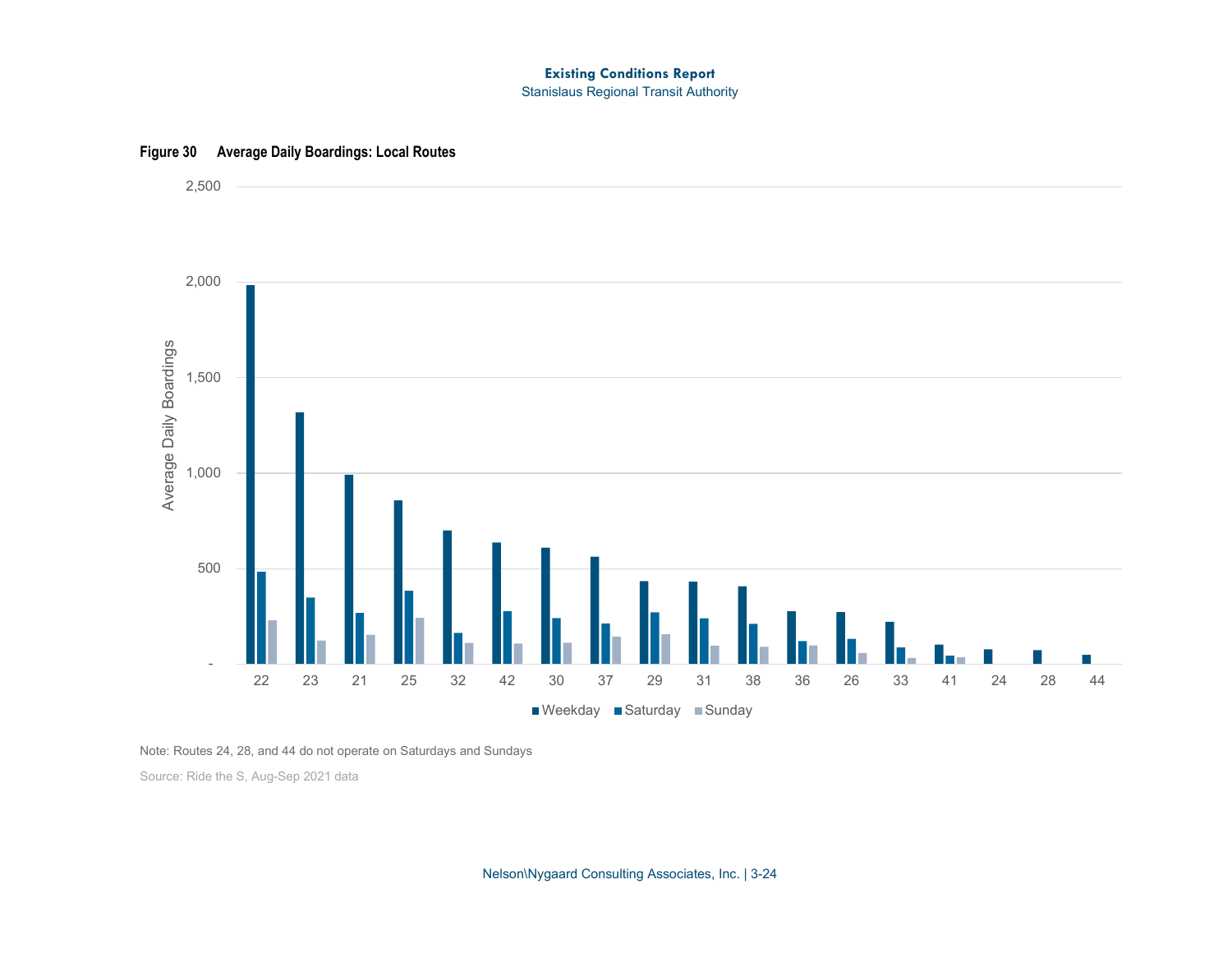Stanislaus Regional Transit Authority



**Figure 31 Average Daily Boardings: Intercity Routes**

Note: All intercity routes do not operate on Sundays. Route 10 does not operate on Saturdays. Data for Route 45E is missing.

Source: Ride the S, Aug-Sep 2021 data



#### **Figure 32 Average Weekday Boardings, Commuter Routes**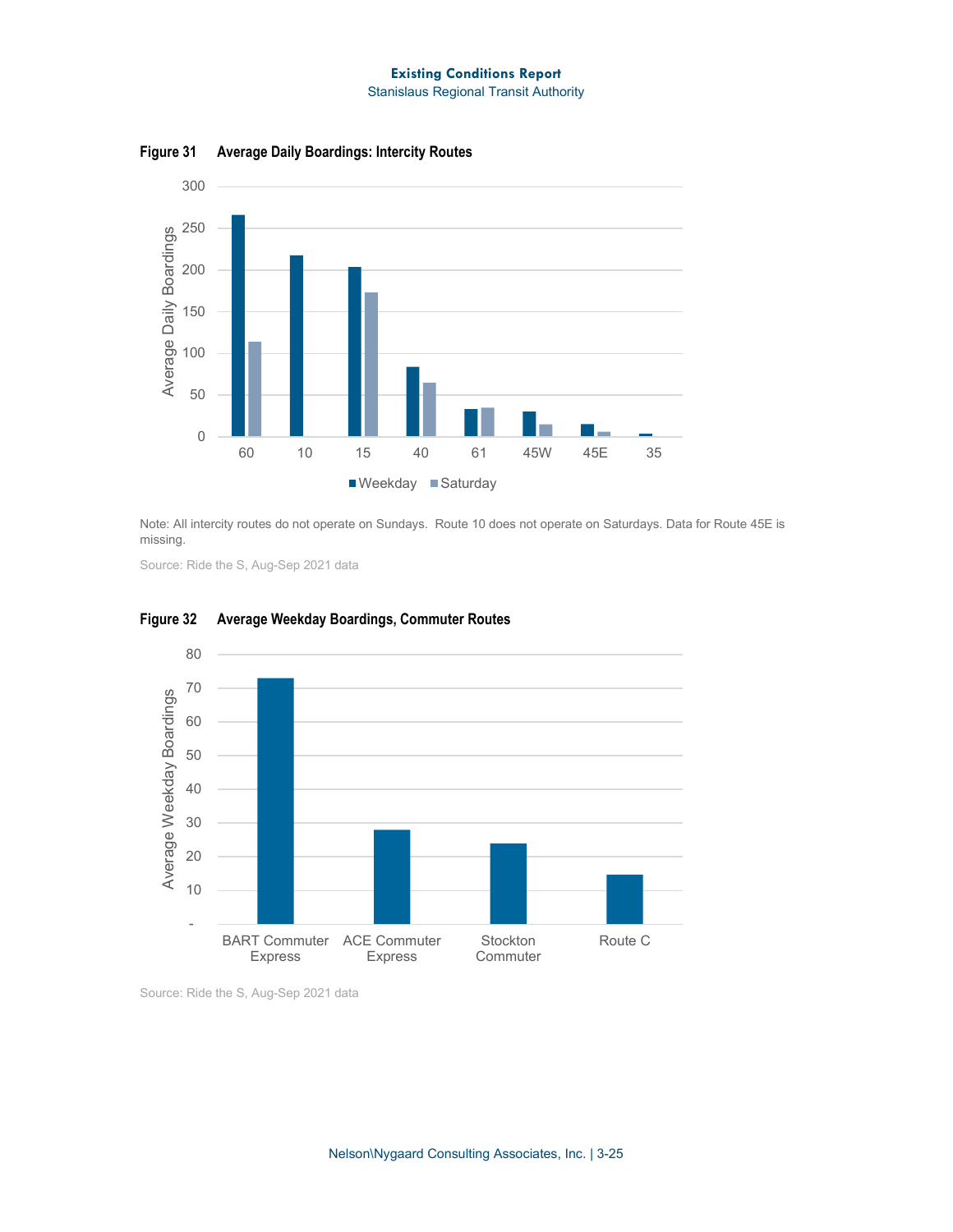## **Average Passengers by Hour or Trip**

Productivity is measured differently depending on the type of service. Routes with regular, all-day service can be measured based on the hours of service provided. Routes with infrequent service (less frequent than one trip an hour) or just a few trips a day are measured based on the number of trips provided.

Local routes are measured using boardings per hour, as shown in [Figure 33.](#page-26-0) For intercity connector and commuter routes, boardings per trip is used, shown in [Figure 34](#page-27-0) and [Figure 35.](#page-27-1)

For the local routes, productivity ranges from 4 to 49 passengers per revenue hour. Some of the highest performing local routes are Routes 21, 22, and 23. Not surprisingly, Route 21 is also the most frequent route in the system, operating every 15 minutes throughout most of the day on weekdays. Some of the lower productivity routes, such as Routes 28, 41, and 44, provide coverage service but represent potential opportunities for changes to improve productivity.

The intercity and commuter routes have low weekday productivity, with fewer than 10 passengers per trip on all routes; however, this is not surprising as the pandemic continues to suppress demand for regional commuting. While some intercity routes have higher boardings per trip on Saturdays, that is most likely an artifact of less service being provided on Saturdays, resulting in ridership being concentrated on fewer trips.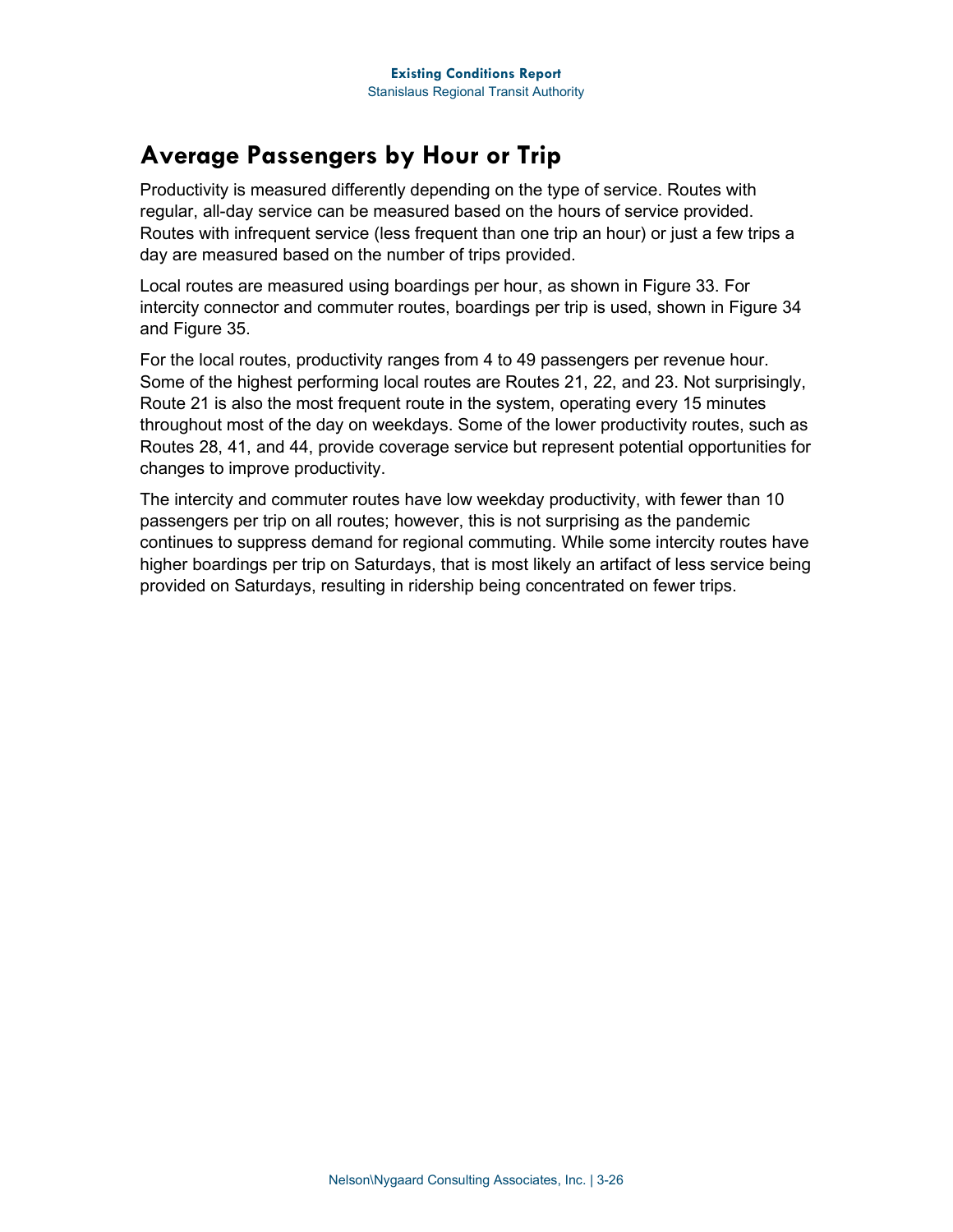#### **Existing Conditions Report** Stanislaus Regional Transit Authority

<span id="page-26-0"></span>

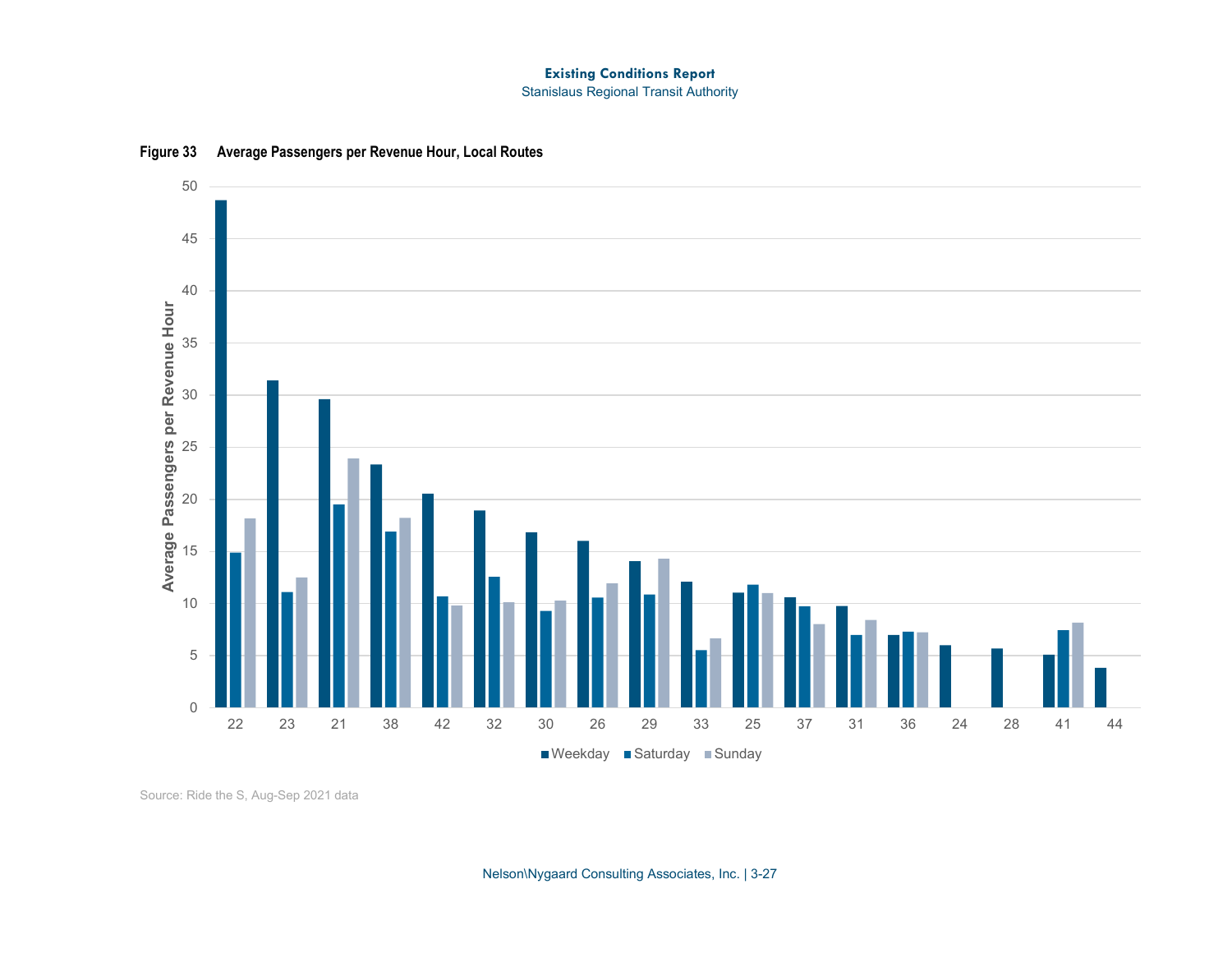Stanislaus Regional Transit Authority



<span id="page-27-0"></span>**Figure 34 Average Passengers per Trip, Intercity Routes**

Source: Ride the S, Aug-Sep 2021 data



<span id="page-27-1"></span>**Figure 35 Average Passengers per Trip, Commuter Routes**